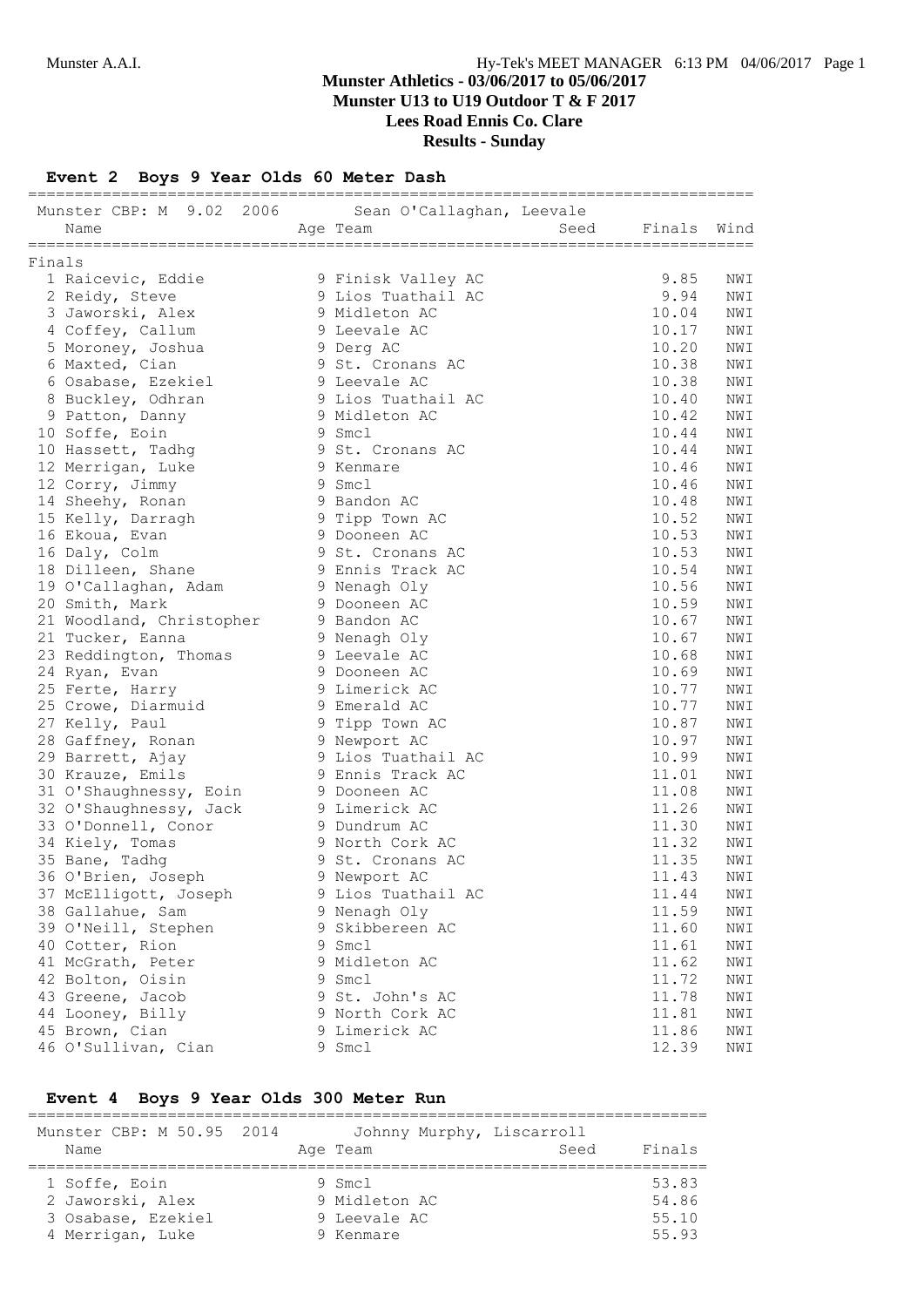**Lees Road Ennis Co. Clare**

**Results - Sunday**

| 5 Tucker, Eanna        | 9 Nenagh Oly         | 56.03   |
|------------------------|----------------------|---------|
| 6 Moroney, Joshua      | 9 Derg AC            | 56.30   |
| 7 Kiely, Tomas         | 9 North Cork AC      | 56.41   |
| 8 Ekoua, Evan          | 9 Dooneen AC         | 56.82   |
| 9 Dilleen, Shane       | 9 Ennis Track AC     | 56.85   |
| 10 Ryan, Colm          | 9 Newport AC         | 57.06   |
| 11 Coffey, Nathan      | 9 Leevale AC         | 57.66   |
| 12 O'Shaughnessy, Eoin | 9 Dooneen AC         | 58.36   |
| 13 Krauze, Emils       | 9 Ennis Track AC     | 58.38   |
| 14 Crowe, Diarmuid     | 9 Emerald AC         | 59.18   |
| 15 Patton, Danny       | 9 Midleton AC        | 59.37   |
| 16 Kennedy, Oisin      | 9 Newport AC         | 59.66   |
| 17 Collins, Jack       | 9 Tralee Harriers AC | 59.71   |
| 18 Ferte, Harry        | 9 Limerick AC        | 1:00.35 |
| 19 Maxted, Cian        | 9 St. Cronans AC     | 1:00.89 |
| 20 Smith, Mark         | 9 Dooneen AC         | 1:01.77 |
| 21 Greene, Jacob       | 9 St. John's AC      | 1:02.35 |
| 22 O'Donnell, Conor    | 9 Dundrum AC         | 1:03.45 |
| 23 Scanlan, Cayden     | 9 Finisk Valley AC   | 1:03.46 |
| 24 Ryan, Karl          | 9 Nenagh Oly         | 1:03.99 |
| 25 Shine, Danny        | 9 Limerick AC        | 1:04.00 |
| 26 Looney, Billy       | 9 North Cork AC      | 1:04.28 |
| 27 McGrath, Peter      | 9 Midleton AC        | 1:05.20 |
| 28 O'Shaughnessy, Jack | 9 Limerick AC        | 1:05.68 |
| 29 Burke, Cian         | 9 Smcl               | 1:10.72 |
| 30 Brown, Cian         | 9 Limerick AC        | 1:13.91 |

#### **Event 6 Boys 9 Year Olds Long Jump**

==============================================================================

| Munster CBP: M 3.80m 2006         |   | Iarla Courtney, St Brendans |      |        |           |
|-----------------------------------|---|-----------------------------|------|--------|-----------|
| Name                              |   | Age Team                    | Seed | Finals | Wind      |
| ================================= |   |                             |      |        | ========= |
| 1 Daly, Colm                      |   | 9 St. Cronans AC            |      | 3.38m  | NWI       |
| 2 Merrigan, Luke                  |   | 9 Kenmare                   |      | J3.38m | NWI       |
| 3 Barrett, Ajay                   |   | 9 Lios Tuathail AC          |      | 3.33m  | NWI       |
| 4 Raicevic, Eddie                 |   | 9 Finisk Valley AC          |      | J3.33m | NWI       |
| 5 Corry, Jimmy                    |   | 9 Smcl                      |      | 3.29m  | NWI       |
| 6 Buckley, Odhran                 |   | 9 Lios Tuathail AC          |      | 3.24m  | NWI       |
| 7 Kennedy, Oisin                  |   | 9 Newport AC                |      | 3.19m  | NWI       |
| 7 O'Callaghan, Adam               |   | 9 Nenagh Oly                |      | 3.19m  | NWI       |
| 9 Woodland, Christopher           |   | 9 Bandon AC                 |      | 3.14m  | NWI       |
| 9 Hassett, Tadhq                  |   | 9 St. Cronans AC            |      | 3.14m  | NWI       |
| 11 Sheehy, Ronan                  |   | 9 Bandon AC                 |      | 3.13m  | NWI       |
| 12 Coffey, Nathan                 |   | 9 Leevale AC                |      | 3.10m  | NWI       |
| 13 O'Shaughnessy, Eoin            |   | 9 Dooneen AC                |      | 3.09m  | NWI       |
| 14 Ferte, Harry                   |   | 9 Limerick AC               |      | 3.08m  | NWI       |
| 15 Reidy, Steve                   |   | 9 Lios Tuathail AC          |      | 3.04m  | NWI       |
| 16 Reddington, Thomas             |   | 9 Leevale AC                |      | 3.00m  | NWI       |
| 17 Greene, Jacob                  | 9 | St. John's AC               |      | 2.96m  | NWI       |
| 18 Ryan, Evan                     | 9 | Dooneen AC                  |      | 2.93m  | NWI       |
| 19 O'Connor, Keith                | 9 | Dooneen AC                  |      | 2.91m  | NWI       |
| 20 Ryan, Karl                     |   | 9 Nenagh Oly                |      | 2.84m  | NWI       |
| 20 Kelly, Darragh                 |   | 9 Tipp Town AC              |      | 2.84m  | NWI       |
| 22 Bane, Tadhq                    |   | 9 St. Cronans AC            |      | 2.80m  | NWI       |
| 23 Cotter, Rion                   | 9 | Smcl                        |      | 2.77m  | NWI       |
| 24 Ryan, Colm                     | 9 | Newport AC                  |      | 2.73m  | NWI       |
| 24 Murphy, Sean                   |   | 9 Tralee Harriers AC        |      | 2.73m  | NWI       |
| 26 Kelly, Paul                    |   | 9 Tipp Town AC              |      | 2.69m  | NWI       |
| 27 Scanlan, Cayden                |   | 9 Finisk Valley AC          |      | 2.68m  | NWI       |
| 28 O'Shaughnessy, Jack            |   | 9 Limerick AC               |      | 2.64m  | NWI       |
| 29 Bolton, Oisin                  |   | 9 Smcl                      |      | 2.53m  | NWI       |
| 30 Gaffney, Ronan                 |   | 9 Newport AC                |      | 2.51m  | NWI       |
| 31 Smith, Mark                    |   | 9 Dooneen AC                |      | 2.42m  | NWI       |
| 32 McElligott, Joseph             |   | 9 Lios Tuathail AC          |      | 2.40m  | NWI       |
|                                   |   |                             |      |        |           |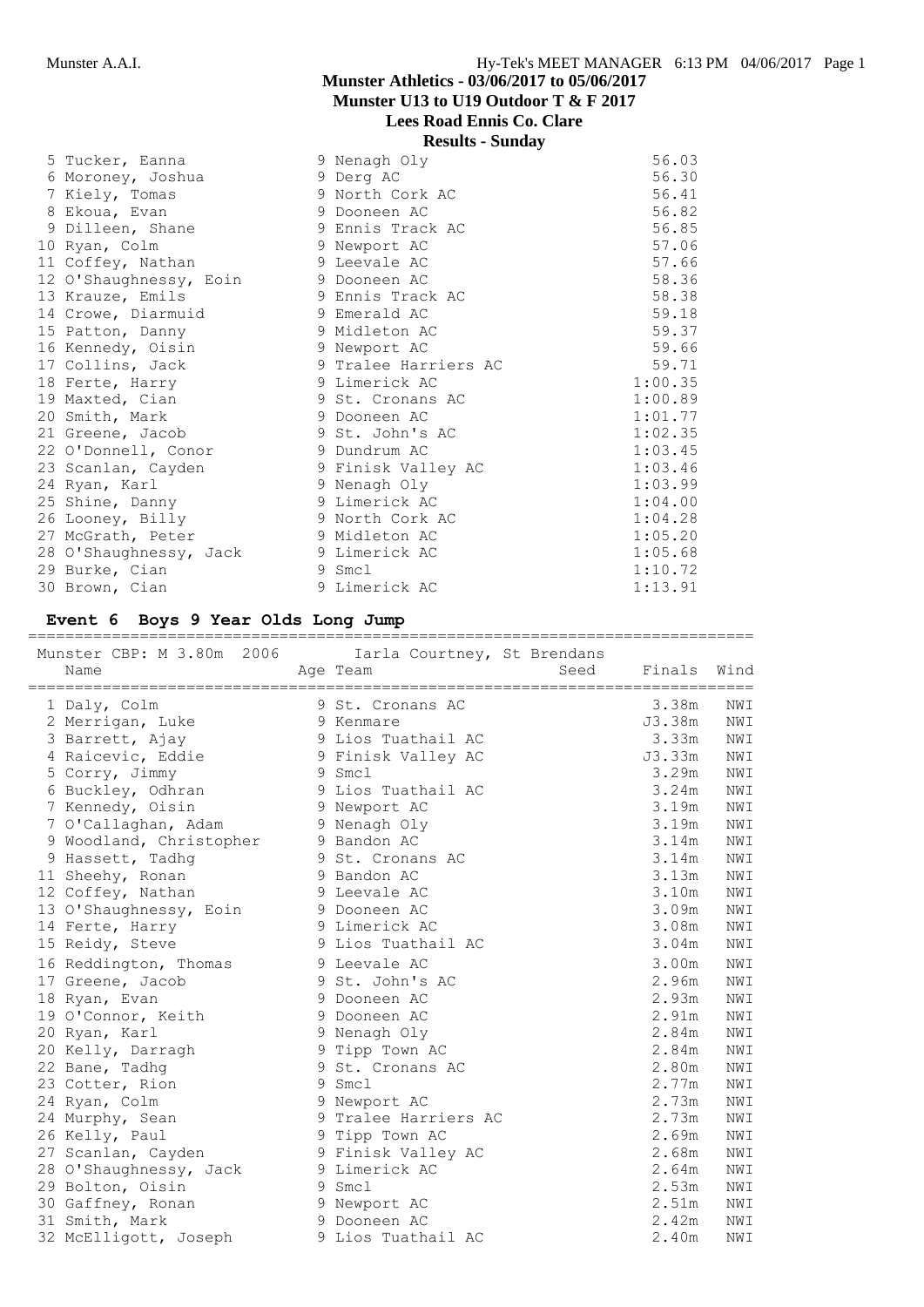## **Munster Athletics - 03/06/2017 to 05/06/2017**

**Munster U13 to U19 Outdoor T & F 2017**

## **Lees Road Ennis Co. Clare**

| <b>Results - Sunday</b> |  |  |
|-------------------------|--|--|
|-------------------------|--|--|

| 33 Noonan, Rian    | 9 Blackwater  | 2.19m<br>NWI |
|--------------------|---------------|--------------|
| 34 Duane, Charlie  | 9 Bandon AC   | 2.17m<br>NWI |
| 35 Hickey, Michael | 9 Limerick AC | 2.13m<br>NWI |
| -- Brown, Cian     | 9 Limerick AC | FOUL         |

#### **Event 8 Boys 9 Year Olds Javelin Throw Turbo**

=========================================================================

| Munster CBP: M 19.11m 2016<br>Name                                                                                                                        | Oscar Naughton, Leevale<br>Age Team                                                                                                  | Seed | Finals                                                                    |
|-----------------------------------------------------------------------------------------------------------------------------------------------------------|--------------------------------------------------------------------------------------------------------------------------------------|------|---------------------------------------------------------------------------|
| 1 Murphy, Sean<br>2 O'Neill, Stephen<br>3 O'Donnell, Conor<br>4 O'Connor, Keith<br>5 Gleeson, Alex<br>6 Coffey, Callum<br>7 Noonan, Rian<br>8 Burke, Cian | 9 Tralee Harriers AC<br>9 Skibbereen AC<br>9 Dundrum AC<br>9 Dooneen AC<br>9 Templemore AC<br>9 Leevale AC<br>9 Blackwater<br>9 Smcl |      | 15.63m<br>14.76m<br>10.99m<br>10.92m<br>10.58m<br>8.80m<br>8.77m<br>6.44m |
| 9 O'Sullivan, Cian<br>10 Hickey, Michael                                                                                                                  | 9 Smcl<br>9 Limerick AC                                                                                                              |      | 6.28m<br>5.73m                                                            |

#### **Event 10 Boys 10 Year Olds 60 Meter Dash**

============================================================================== Munster CBP: M 8.66 2006 Eli Kadi, Leevale<br>Name Age Team Name Age Team Seed Finals Wind ============================================================================== 1 Onoh, Ryan 10 Leevale AC 9.26 NWI 2 Lynch, Johnny 10 Limerick AC 9.49 NWI 3 Connolly, Evan 10 Midleton AC 9.56 NWI 4 Murphy, Daniel 10 Leevale AC 9.61 NWI 5 Goggin, Anthony 10 Leevale AC 9.69 NWI 6 McKeogh, Tadhg 10 Derg AC 9.70 NWI 7 McNamara, Archie 10 Derg AC 9.75 NWI 8 O'Callaghan, Dylan 10 Lios Tuathail AC 9.80 NWI 8 Lucey, Fionn 10 Bandon AC 9.80 NWI 10 Looney, Eoin 10 North Cork AC 9.82 NWI 11 Devine, Senan 10 K C K AC 3.84 NWI 12 Lane, Andrew 10 Bandon AC 9.89 NWI 12 Sheridan, Ronan 10 Lios Tuathail AC 9.89 NWI 14 Bergin, Dylan 10 Templemore AC 9.99 NWI 14 Mahango, Juliann 10 Dooneen AC 9.99 NWI 16 Long, Darragh 10 Leevale AC 10.04 NWI 17 O'Sullivan, Michael 10 Smcl 10.06 NWI 18 Scott, Mike  $10$  Leevale AC  $10.07$  NWI 18 Egan, Joe 13 Moyca 10.07 NWI 20 Costello, Jack 10 Tralee Harriers AC 10.14 NWI 21 Healion, Cormac 10 Templemore AC 10.17 NWI 21 Wilmot, Jayden 10 Bandon AC 10.17 NWI 23 Higgins, Sean 10 North Cork AC 10.25 NWI 24 Cregan, Liam 10 Leevale AC 10.27 NWI 25 Ryan, Michael 10 Nenagh Oly 10.29 NWI 25 Callanan, Padraic 10 Templemore AC 10.29 NWI 27 Johnson, Jack 10 Smcl 10.32 NWI 27 Walsh, David 10 Tralee Harriers AC 10.32 NWI 27 Kelleher, Joshua 10 North Cork AC 10.32 NWI 30 Galvin, Maurice 10 Lios Tuathail AC 10.34 NWI 30 Gleeson, Rory 10 Dooneen AC 10.34 NWI 32 McCourt, Harry 10 Bandon AC 10.35 NWI 33 Reidy, Muiris 10 North Cork AC 10.45 NWI 34 O'Hora, Ronan 10 K C K AC 10.49 NWI 35 O'Leary, Oisin 10 Gneeveguilla AC 10.50 NWI 36 O'Brien, Oisin 10 North Cork AC 10.57 NWI 37 Williams, Eoin 10 Limerick AC 10.66 NWI 38 Galvin, Jeremiah 10 Lios Tuathail AC 10.67 NWI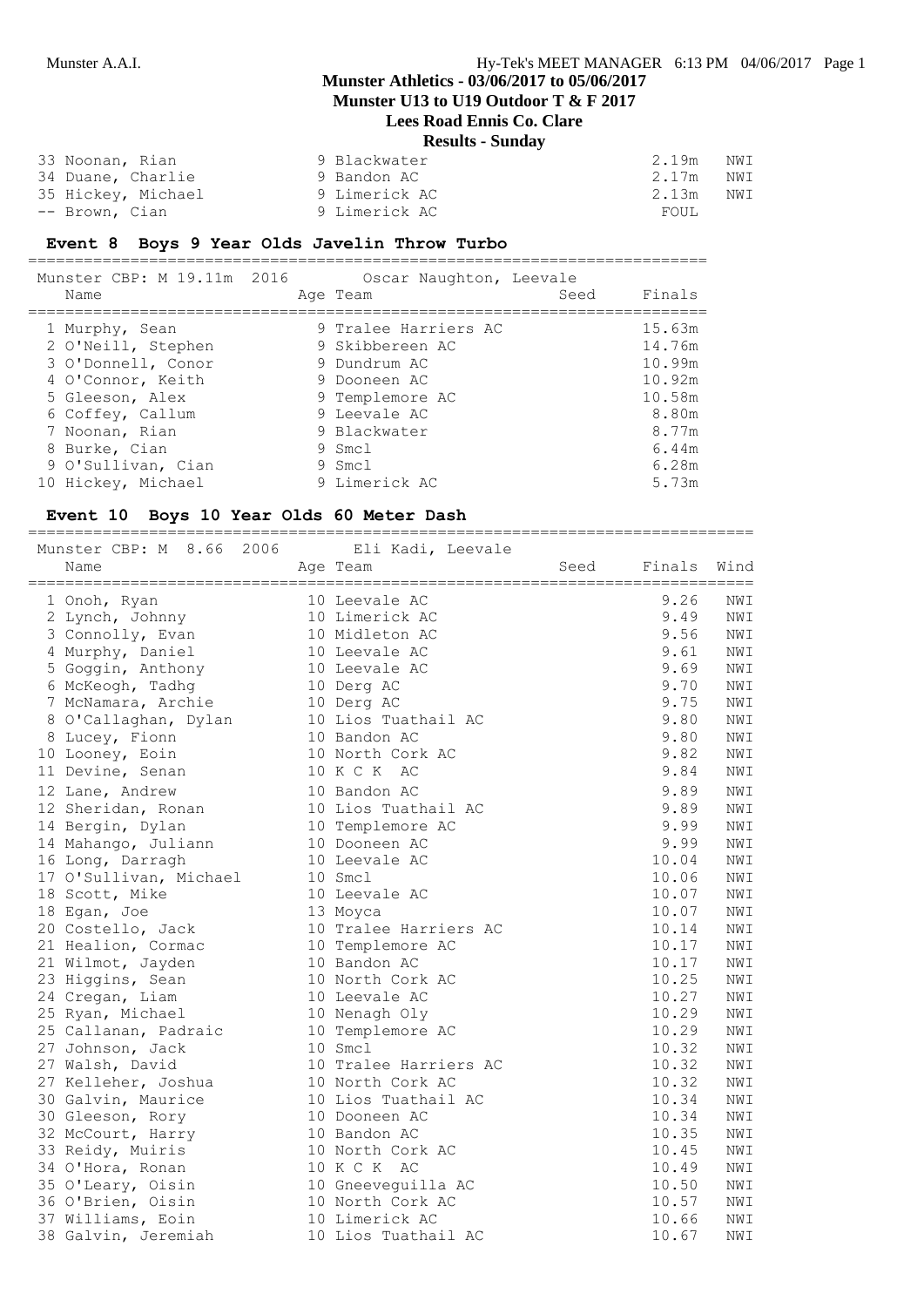# **Munster Athletics - 03/06/2017 to 05/06/2017**

**Munster U13 to U19 Outdoor T & F 2017**

# **Lees Road Ennis Co. Clare**

**Results - Sunday**

| 39 Collins, Shane  | 10 Limerick AC    | 10.91 | NWI |
|--------------------|-------------------|-------|-----|
| 40 Allen, Liam     | 10 North Cork AC  | 10.93 | NWI |
| 41 Tucker, Aodhán  | 10 Nenagh Oly     | 10.94 | NWI |
| 42 Connolly, Oisin | 10 Limerick AC    | 11.09 | NWI |
| 43 Butler, Zak     | 10 Midleton AC    | 11.11 | NWI |
| 44 Murphy, Joe     | 10 Emerald AC     | 11.13 | NWI |
| 45 Buckley, Iain   | 10 North Cork AC  | 11.34 | NWI |
| 46 Dilleen, Jack   | 10 Ennis Track AC | 11.49 | NWI |
| 47 Conway, Cillian | 10 St. Cronans AC | 11.55 | NWI |
| 48 Dancer, Gusztav | 10 North Cork AC  | 11.68 | NWI |

#### **Event 12 Boys 10 Year Olds 500 Meter Run**

=========================================================================

| Munster CBP: M 1:30.12 2013 Diarmuid Healy, Midleton |                       |      |         |
|------------------------------------------------------|-----------------------|------|---------|
| Name                                                 | Age Team              | Seed | Finals  |
|                                                      |                       |      |         |
| 1 Tobin, Charlie                                     | 10 Newport AC         |      | 1:33.06 |
| 2 McNamara, Archie                                   | 10 Derg AC            |      | 1:34.66 |
| 3 Buckley, Ollie                                     | 10 Riverstick Kinsale |      | 1:35.69 |
| 4 Smith, Fionan                                      | 10 Courcey AC         |      | 1:36.65 |
| 5 Higgins, Sean                                      | 10 North Cork AC      |      | 1:36.76 |
| 6 Phelan, Fionn                                      | 10 Ferrybank AC       |      | 1:36.96 |
| 7 Devine, Senan                                      | 10 K C K AC           |      | 1:37.54 |
| 8 Rochford, James                                    | 10 Ennis Track AC     |      | 1:38.02 |
| 9 Tormey, Enda                                       | 10 Derg AC            |      | 1:38.23 |
| 10 O'Leary, Oisin                                    | 10 Gneeveguilla AC    |      | 1:39.39 |
| 11 Arthur, Tom                                       | 10 Derg AC            |      | 1:39.88 |
| 12 Mahango, Juliann                                  | 10 Dooneen AC         |      | 1:41.12 |
| 13 Looney, Eoin                                      | 10 North Cork AC      |      | 1:41.16 |
| 14 Wilmot, Jayden                                    | 10 Bandon AC          |      | 1:42.55 |
| 15 O'Flynn, Cillian                                  | 10 Bandon AC          |      | 1:42.85 |
| 16 Walsh, Ruairi                                     | 10 Nenagh Oly         |      | 1:43.70 |
| 17 Backari, Ouz                                      | 10 Leevale AC         |      | 1:44.64 |
| 18 Williams, Eoin                                    | 10 Limerick AC        |      | 1:45.03 |
| 19 Kelleher, Joshua                                  | 10 North Cork AC      |      | 1:46.12 |
| 19 Dilleen, Jack                                     | 10 Ennis Track AC     |      | 1:46.12 |
| 21 O'Brien, Oisin                                    | 10 North Cork AC      |      | 1:46.86 |
| 22 Cregan, Liam                                      | 10 Leevale AC         |      | 1:48.10 |
| 23 Ashe, Peter                                       | 10 Newport AC         |      | 1:49.06 |
| 24 Charles, Daniel                                   | 10 Clonmel AC         |      | 1:50.73 |
| 25 Dancer, Gusztav                                   | 10 North Cork AC      |      | 1:52.48 |
| 26 Walsh, David                                      | 10 Tralee Harriers AC |      | 1:53.10 |
| 27 Reidy, Muiris                                     | 10 North Cork AC      |      | 1:53.36 |
| 28 Tucker, Aodhán                                    | 10 Nenagh Oly         |      | 1:55.45 |
| 29 Collins, Shane                                    | 10 Limerick AC        |      | 1:55.94 |
| 30 Murphy, Joe                                       | 10 Emerald AC         |      | 1:56.22 |
| 31 Connolly, Oisin                                   | 10 Limerick AC        |      | 1:56.36 |
| 32 Buckley, Iain                                     | 10 North Cork AC      |      | 1:56.55 |
| 33 Allen, Liam                                       | 10 North Cork AC      |      | 1:59.35 |
| 34 Griffin, Cillian                                  | 10 Tralee Harriers AC |      | 1:59.36 |

#### **Event 14 Boys 10 Year Olds Long Jump**

| Munster CBP: M 4.16m 2005 | Shane Mackey, Ferrybank |       |        |
|---------------------------|-------------------------|-------|--------|
| Name                      | Age Team                | Seed  | Finals |
| 1 Onoh, Ryan              | 10 Leevale AC           | 3.95m | NWI    |
| 2 Ball, Graham            | 10 St. Cronans AC       | 3.83m | NWI    |
| 3 McKeogh, Tadhq          | 10 Derg AC              | 3.65m | NWI    |
| 4 Joy O'Regan, Robert     | 10 SunHi                | 3.64m | NWI    |
| 5 Sheridan, Ronan         | 10 Lios Tuathail AC     | 3.62m | NWI    |
| 6 O'Sullivan, Michael     | 10 Smcl                 | 3.61m | NWI    |
| 7 Ryan, Michael           | 10 Nenagh Oly           | 3.57m | NWI    |
| 8 McCourt, Harry          | 10 Bandon AC            | 3.55m | NWI    |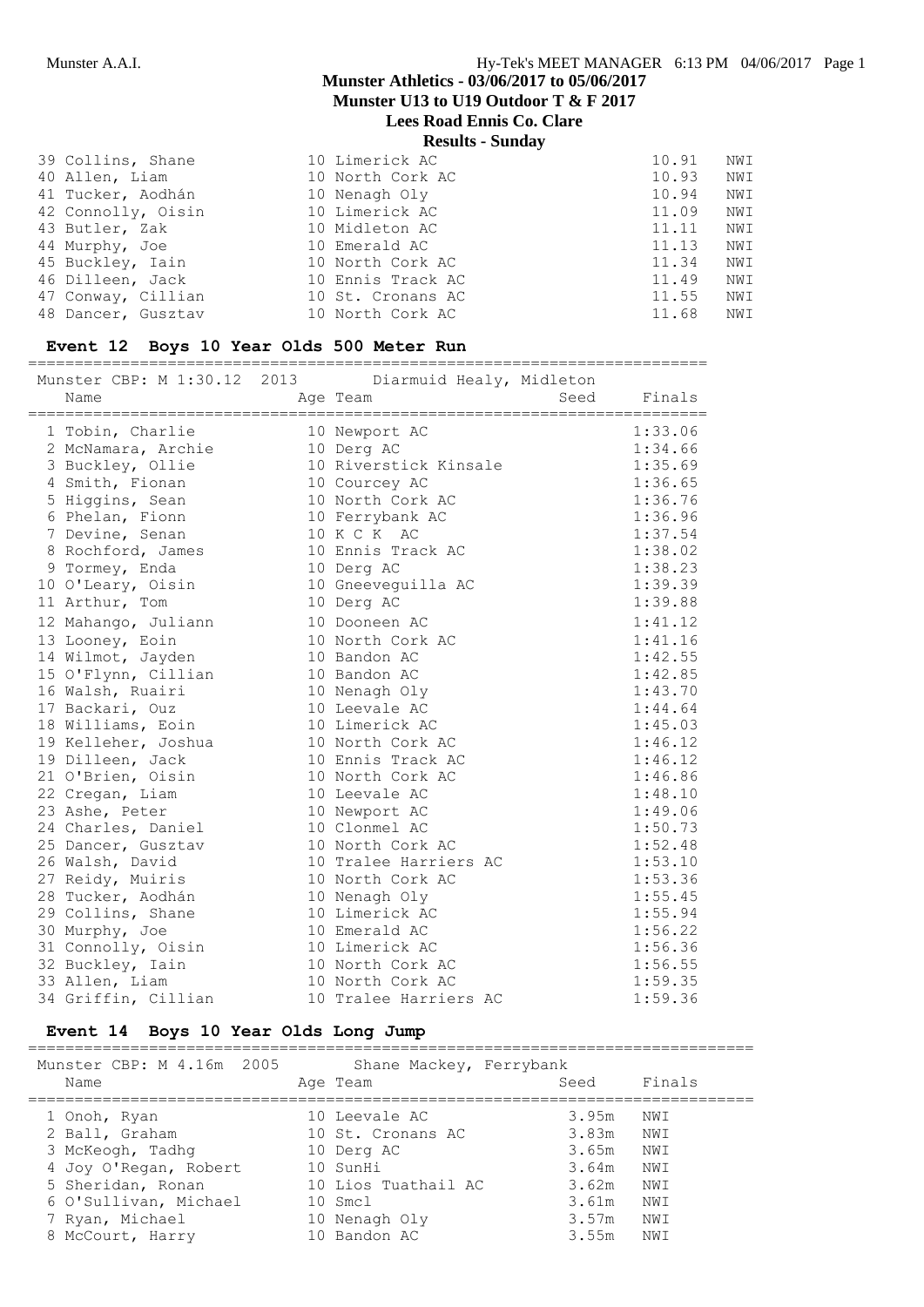| 9 Devitt, Cormac      | 10 Limerick AC        | 3.50m | NWI |
|-----------------------|-----------------------|-------|-----|
| 10 Scott, Mike        | 10 Leevale AC         | 3.45m | NWI |
| 11 Nevin, James       | 10 Leevale AC         | 3.43m | NWI |
| 12 O'Hora, Ronan      | 10 K C K AC           | 3.41m | NWI |
| 13 Johnson, Jack      | 10 Smcl               | 3.39m | NWI |
| 14 Galvin, Maurice    | 10 Lios Tuathail AC   | 3.37m | NWI |
| 14 Walsh, Ruairi      | 10 Nenagh Oly         | 3.37m | NWI |
| 16 Tobin, Charlie     | 10 Newport AC         | 3.35m | NWI |
| 16 Buckley, Ollie     | 10 Riverstick Kinsale | 3.35m | NWI |
| 18 Galvin, Jeremiah   | 10 Lios Tuathail AC   | 3.33m | NWI |
| 19 Long, Darragh      | 10 Leevale AC         | 3.27m | NWI |
| 20 Murphy, Daniel     | 10 Leevale AC         | 3.26m | NWI |
| 21 O'Leary, Oisin     | 10 Gneeveguilla AC    | 3.23m | NWI |
| 22 Rochford, James    | 10 Ennis Track AC     | 3.22m | NWI |
| 23 Boland, Sean       | 10 Moyne AC           | 3.18m | NWI |
| 23 Charles, Daniel    | 10 Clonmel AC         | 3.18m | NWI |
| 25 Lucey, Fionn       | 10 Bandon AC          | 3.17m | NWI |
| 26 Tariq, Adam        | 10 St. Cronans AC     | 3.15m | NWI |
| 27 Lenihan, Lewis     | 10 Bandon AC          | 3.14m | NWI |
| 28 Scanlan, Xabi      | 10 Ennis Track AC     | 3.13m | NWI |
| 29 Murphy, Joe        | 10 Emerald AC         | 3.11m | NWI |
| 30 Naughton, Oscar    | 10 Leevale AC         | 3.08m | NWI |
| 30 Williams, Eoin     | 10 Limerick AC        | 3.08m | NWI |
| 32 O'Flynn, Cillian   | 10 Bandon AC          | 3.03m | NWI |
| 32 Goggin, Anthony    | 10 Leevale AC         | 3.03m | NWI |
| 34 Conway, Cillian    | 10 St. Cronans AC     | 3.01m | NWI |
| 34 Connolly, Oisin    | 10 Limerick AC        | 3.01m | NWI |
| 36 Horgan, Ben        | 10 Tralee Harriers AC | 3.00m | NWI |
| 37 Costello, Jack     | 10 Tralee Harriers AC | 2.98m | NWI |
| 38 Williams, Thomas   | 10 Ennis Track AC     | 2.81m | NWI |
| 39 Walsh, Ethan       | 10 St. Cronans AC     | 2.79m | NWI |
| 40 Collins, Shane     | 10 Limerick AC        | 2.75m | NWI |
| 41 Griffin, Cillian   | 10 Tralee Harriers AC | 2.57m | NWI |
| 42 O'Callaghan, Dylan | 10 Lios Tuathail AC   | 2.54m | NWI |

## **Event 16 Boys 10 Year Olds Javelin Throw Turbo**

|                      | Munster CBP: M 21.61m 2014 Eoghan Cassidy, Bandon |         |
|----------------------|---------------------------------------------------|---------|
| Name                 | Seed<br>Age Team                                  | Finals  |
|                      |                                                   |         |
| 1 Lenihan, Lewis     | 10 Bandon AC                                      | 21.74mM |
| 2 Naughton, Oscar    | 10 Leevale AC                                     | 20.75m  |
| 3 Lane, Andrew       | 10 Bandon AC                                      | 18.56m  |
| 4 O'Hora, Ronan      | 10 K C K AC                                       | 18.41m  |
| 5 Bergin, Dylan      | 10 Templemore AC                                  | 17.67m  |
| 6 Tariq, Adam        | 10 St. Cronans AC                                 | 14.56m  |
| 7 Nevin, James       | 10 Leevale AC                                     | 12.48m  |
| 8 Backari, Ouz       | 10 Leevale AC                                     | 12.32m  |
| 9 Healion, Cormac    | 10 Templemore AC                                  | 12.27m  |
| 10 Walsh, Ethan      | 10 St. Cronans AC                                 | 12.00m  |
| 11 Horgan, Ben       | 10 Tralee Harriers AC                             | 11.55m  |
| 12 Butler, Zak       | 10 Midleton AC                                    | 10.13m  |
| 13 Williams, Thomas  | 10 Ennis Track AC                                 | 10.02m  |
| 14 Ball, Graham      | 10 St. Cronans AC                                 | 9.47m   |
| 15 Callanan, Padraic | 10 Templemore AC                                  | 8.45m   |
| 16 Scanlan, Xabi     | 10 Ennis Track AC                                 | 7.60m   |
| 17 Sugrue, Cathal    | 10 Killarney Valley AC                            | 7.50m   |
| 18 Phelan, Fionn     | 10 Ferrybank AC                                   | 6.77m   |
| 19 O'Shea, Padraic   | 10 Templemore AC                                  | 5.20m   |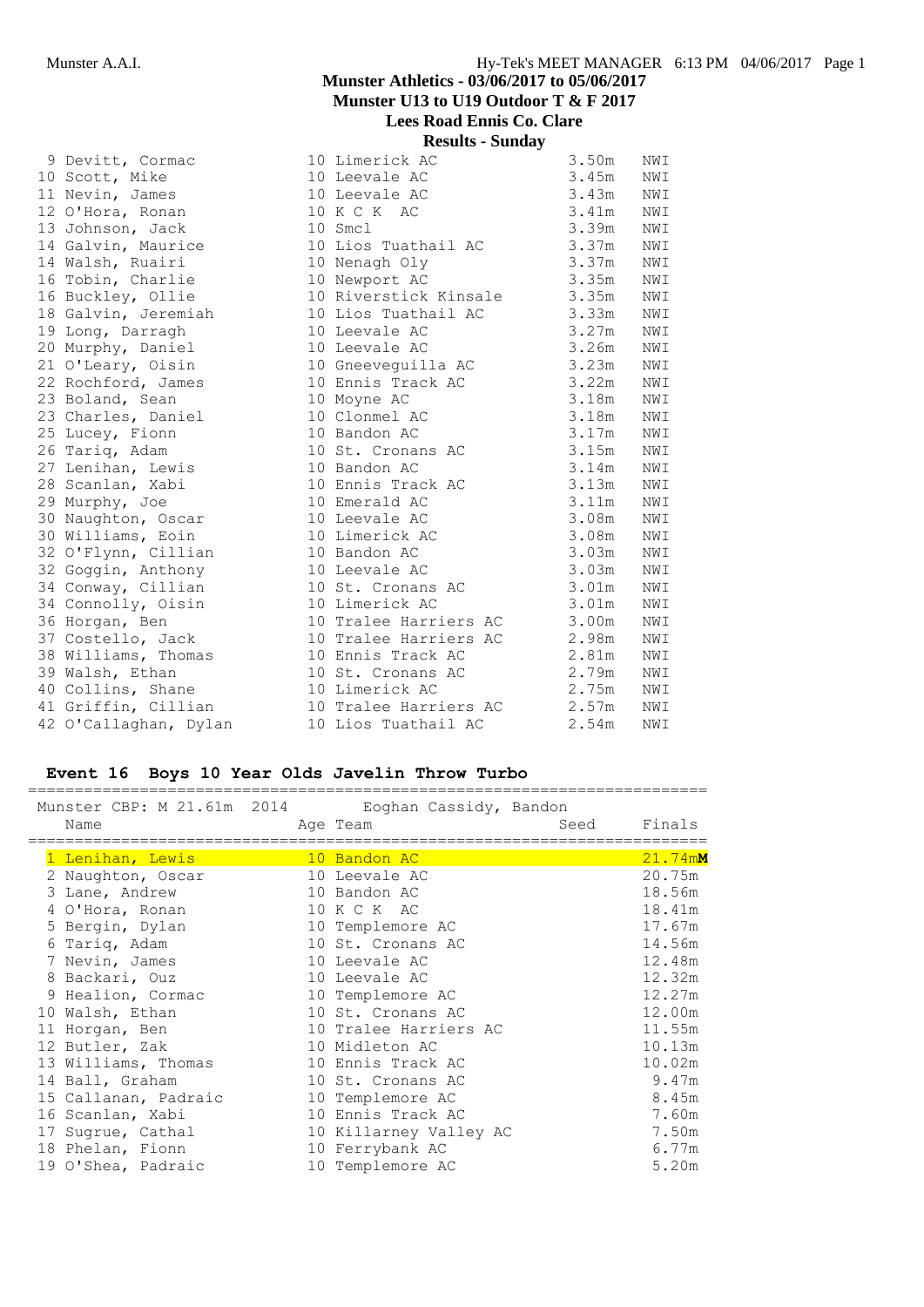# **Munster U13 to U19 Outdoor T & F 2017**

**Lees Road Ennis Co. Clare**

**Results - Sunday**

**Event 18 Boys 11 Year Olds 60 Meter Dash**

| Munster CBP: M 8.69 2015 Sean Carmody, Belgooly |                                              |              |            |
|-------------------------------------------------|----------------------------------------------|--------------|------------|
| Name                                            | Seed<br>Age Team                             | Finals       | Wind       |
| 1 Carroll, Jack                                 | 11 Templemore AC                             | 9.09         | NWI        |
| 2 Johnson, Leo                                  | 11 Ennis Track AC                            | 9.18         | NWI        |
| 3 Calitz, Luke                                  | 11 Limerick AC                               | 9.26         | NWI        |
| 4 Fennell, Sean                                 | 11 Smcl                                      | 9.29         | NWI        |
| 5 Olden, Robert                                 | 11 Midleton AC                               | 9.47         | NWI        |
| 6 O'Sullivan, Odhrán                            | 11 Midleton AC                               | 9.48         | NWI        |
|                                                 | 11 West Waterford                            | 9.54         | NWI        |
| 7 Gaffeny, David                                |                                              | 9.54         | NWI        |
| 7 O'Sullivan, Donagh                            | 11 Iveragh AC                                | 9.61         |            |
| 9 McKenna, Malachy                              | 11 Emerald AC<br>11 Midleton AC              | 9.62         | NWI<br>NWI |
| 10 McKinnie, Caleb                              |                                              |              |            |
| 10 O'Donnell, Daire                             | 11 Moyca                                     | 9.62<br>9.63 | NWI        |
| 12 Whelan, Killian                              | 11 Clonmel AC<br>11 Lios Tuathail AC         | 9.64         | NWI        |
| 13 Carmody, John                                |                                              | 9.65         | NWI        |
| 14 Dillon, Gavin                                | 11 Lios Tuathail AC<br>11 Carrick on Suir AC | 9.68         | NWI        |
| 15 Simpson, Joshua                              |                                              | 9.68         | NWI        |
| 15 McElligott, Mark                             | 11 Lios Tuathail AC<br>11 CnaF               | 9.70         | NWI<br>NWI |
| 17 Barry, Richard                               | 11 Limerick AC                               | 9.74         | NWI        |
| 18 Donnelly, Donncha                            |                                              | 9.76         |            |
| 19 herbert, Matthew                             | 11 Midleton AC<br>11 Midleton AC             |              | NWI        |
| 20 Barrett, Peter                               | 11 Fmcsw                                     | 9.82<br>9.83 | NWI        |
| 21 Doyle, John                                  |                                              | 9.83         | NWI        |
| 21 Dunford, Aaron                               | 11 Templemore AC<br>11 Midleton AC           | 9.83         | NWI<br>NWI |
| 21 Butler, Josh                                 | 11 St. Cronans AC                            | 9.83         | NWI        |
| 21 Corbett, Matthew                             |                                              | 9.84         |            |
| 25 Bargary, Ryan                                | 11 Dundrum AC<br>11 Fmcsw                    | 9.88         | NWI<br>NWI |
| 26 Egan, Michael                                |                                              | 9.88         |            |
| 26 Buckley, Ben                                 | 11 Templemore AC<br>11 St. Cronans AC        | 9.88         | NWI<br>NWI |
| 26 Cahill, David                                | 11 Bandon AC                                 | 9.89         | NWI        |
| 29 Good, Harrison<br>30 Townsend, Darragh       | 11 Kilmihill AC                              | 9.93         | NWI        |
|                                                 | 11 Tralee Harriers AC                        | 10.04        | NWI        |
| 31 Moriarty, Eoin<br>32 O'Connor, Tadhq         | 11 Lios Tuathail AC                          | 10.06        | NWI        |
|                                                 | 11 Clonmel AC                                | 10.08        | NWI        |
| 33 Fitzgerald, Mark<br>34 O'Flynn, Cormac       | 11 Bandon AC                                 | 10.09        | NWI        |
| 34 O'Neill, Jack                                | 11 Limerick AC                               | 10.09        | NWI        |
| 36 Minogue, Brendan                             | 11 Derg AC                                   | 10.14        | NWI        |
| 37 McCarthy, Christopher                        | 11 BIAC                                      | 10.23        | NWI        |
| 38 Tierney, Ollie                               | 11 Limerick AC                               | 10.24        | NWI        |
| 39 Devine, Darragh                              | 11 K C K AC                                  | 10.25        | NWI        |
| 40 Healy, Tadhg                                 | 11 Tralee Harriers AC                        | 10.28        | NWI        |
| 41 Coughlan, Daniel                             | 11 Bandon AC                                 | 10.30        | NWI        |
| 42 O'Dwyer, Dara                                | 11 Nenagh Oly                                | 10.33        | NWI        |
| 43 Nyhan, David                                 | 11 West Waterford                            | 10.44        | NWI        |
| 44 O'Dwyer, Joe                                 | 11 Nenagh Oly                                | 10.51        | NWI        |
| 45 Keating, Ewan                                | 11 North Cork AC                             | 10.64        | NWI        |
| 46 Wiegand, Cullen                              | 11 Dooneen AC                                | 10.93        | NWI        |
| 47 Crean, Conor                                 | 11 Tralee Harriers AC                        | 11.25        | NWI        |
|                                                 |                                              |              |            |

#### **Event 20 Boys 11 Year Olds 600 Meter Run**

========================================================================= Munster CBP: M 1:45.46 2016 John Murphy, Liscarroll<br>Name Age Team Seed Name **Age Team Age Team** Seed Finals ========================================================================= 1 O'Sullivan, Odhrán 11 Midleton AC 1:49.82 2 Moroney, Darren 11 St. Cronans AC 1:49.96 3 Doyle, John 11 Fmcsw 1:53.03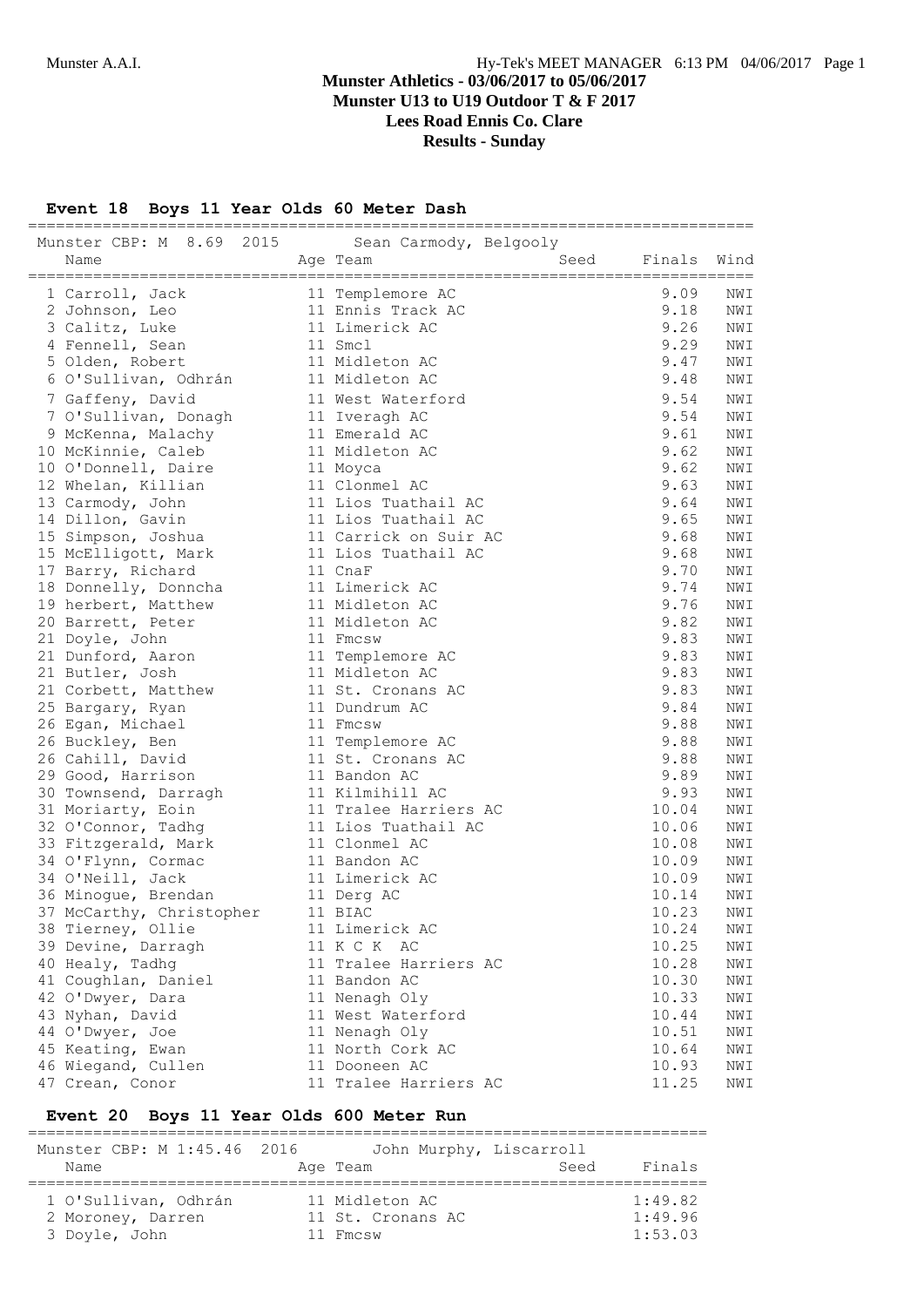**Lees Road Ennis Co. Clare**

# **Results - Sunday**

|                          | Results - Bulluay     |         |
|--------------------------|-----------------------|---------|
| 4 Gaffeny, David         | 11 West Waterford     | 1:53.15 |
| 5 Barry, Richard         | 11 CnaF               | 1:53.84 |
| 6 O'Sullivan, Zak        | 11 Tramore AC         | 1:54.67 |
| 7 Coughlan, Alex         | 11 Doheny AC          | 1:55.06 |
| 8 Walsh, Caleb           | 11 St. Cronans AC     | 1:55.62 |
| 9 O'Donnell, Daire       | 11 Moyca              | 1:56.64 |
| 10 Cahill, David         | 11 St. Cronans AC     | 1:56.86 |
| 11 O'Callaghan, Liam     | 11 Nenagh Oly         | 1:57.11 |
| 12 Healy, Tadhq          | 11 Tralee Harriers AC | 1:57.28 |
| 13 Nyhan, David          | 11 West Waterford     | 1:59.44 |
| 14 herbert, Matthew      | 11 Midleton AC        | 2:00.13 |
| 15 Moriarty, Eoin        | 11 Tralee Harriers AC | 2:00.91 |
| 16 Bargary, Ryan         | 11 Dundrum AC         | 2:01.45 |
| 17 Wiegand, Cullen       | 11 Dooneen AC         | 2:02.17 |
| 18 Bailey, Timothy       | 11 Doheny AC          | 2:02.45 |
| 19 Ryan, Fionnan         | 11 Tralee Harriers AC | 2:02.61 |
| 20 Tierney, Ollie        | 11 Limerick AC        | 2:04.10 |
| 21 Murphy, Matthew       | 11 St. Cronans AC     | 2:05.15 |
| 22 McGrath, Jack         | 11 Midleton AC        | 2:05.30 |
| 23 Donnelly, Donncha     | 11 Limerick AC        | 2:06.85 |
| 24 McCarthy, Christopher | 11 BIAC               | 2:07.34 |
| 25 O'Neill, Jack         | 11 Limerick AC        | 2:08.13 |
| 26 Hayes, Cillian        | 11 Ennis Track AC     | 2:08.44 |
| 27 Calitz, Luke          | 11 Limerick AC        | 2:08.89 |
| 28 Guest, Charlie        | 11 Kenmare            | 2:09.18 |
| 29 Shine, Mark           | 11 Limerick AC        | 2:10.26 |
| 30 Hurley, Diarmuid      | 11 Limerick AC        | 2:11.51 |
| 31 Lynch, Adam           | 11 Lios Tuathail AC   | 2:13.45 |
| 32 Crossan, Shane        | 11 Tralee Harriers AC | 2:15.05 |

# **Event 22 Boys 11 Year Olds Long Jump**

| Munster CBP: M 4.26m 2000 | Aaron Walsh, Carrick on Suir |        |      |
|---------------------------|------------------------------|--------|------|
| Name                      | Seed<br>Age Team             | Finals | Wind |
| 1 Olden, Robert           | 11 Midleton AC               | 3.90m  | NWI  |
| 2 Johnson, Leo            | 11 Ennis Track AC            | 3.87m  | NWI  |
| 3 Ball, Darragh           | 11 St. Cronans AC            | 3.85m  | NWI  |
| 4 Fennell, Sean           | 11 Smcl                      | J3.85m | NWI  |
| 5 Simpson, Joshua         | 11 Carrick on Suir AC        | J3.85m | NWI  |
| 6 Carroll, Jack           | 11 Templemore AC             | 3.84m  | NWI  |
| 7 Moroney, Darren         | 11 St. Cronans AC            | 3.79m  | NWI  |
| 8 Wiegand, Cullen         | 11 Dooneen AC                | 3.67m  | NWI  |
| 9 Devine, Darragh         | 11 K C K AC                  | 3.56m  | NWI  |
| 10 Barrett, Peter         | 11 Midleton AC               | 3.54m  | NWI  |
| 11 McGrath, Jack          | 11 Midleton AC               | 3.50m  | NWI  |
| 11 McKinnie, Caleb        | 11 Midleton AC               | 3.50m  | NWI  |
| 13 Bane, Keelan           | 11 St. Cronans AC            | 3.49m  | NWI  |
| 14 McKenna, Malachy       | 11 Emerald AC                | 3.47m  | NWI  |
| 15 Whelan, Killian        | 11 Clonmel AC                | 3.46m  | NWI  |
| 16 O'Donoghue, Conor      | 11 Riverstick Kinsale        | 3.43m  | NWI  |
| 17 McCarthy, Rory         | 11 Doheny AC                 | 3.34m  | NWI  |
| 18 Fitzgerald, Mark       | 11 Clonmel AC                | 3.31m  | NWI  |
| 19 Gaffeny, David         | 11 West Waterford            | 3.30m  | NWI  |
| 19 O'Connor, Tadhg        | 11 Lios Tuathail AC          | 3.30m  | NWI  |
| 21 Buckley, Ben           | 11 Templemore AC             | 3.29m  | NWI  |
| 22 Sweetman, Andrew       | 11 Midleton AC               | 3.23m  | NWI  |
| 23 Dunford, Aaron         | 11 Templemore AC             | 3.22m  | NWI  |
| 24 O'Callaghan, Eoin      | 11 Bandon AC                 | 3.16m  | NWI  |
| 25 Bailey, Timothy        | 11 Doheny AC                 | 3.15m  | NWI  |
| 25 Tierney, Ollie         | 11 Limerick AC               | 3.15m  | NWI  |
| 27 Calitz, Luke           | 11 Limerick AC               | 3.11m  | NWI  |
| 27 O'Connor, Jack A       | 11 Dooneen AC                | 3.11m  | NWI  |
| 29 O'Reilly, Dylan        | 11 Belgooly AC               | 3.02m  | NWI  |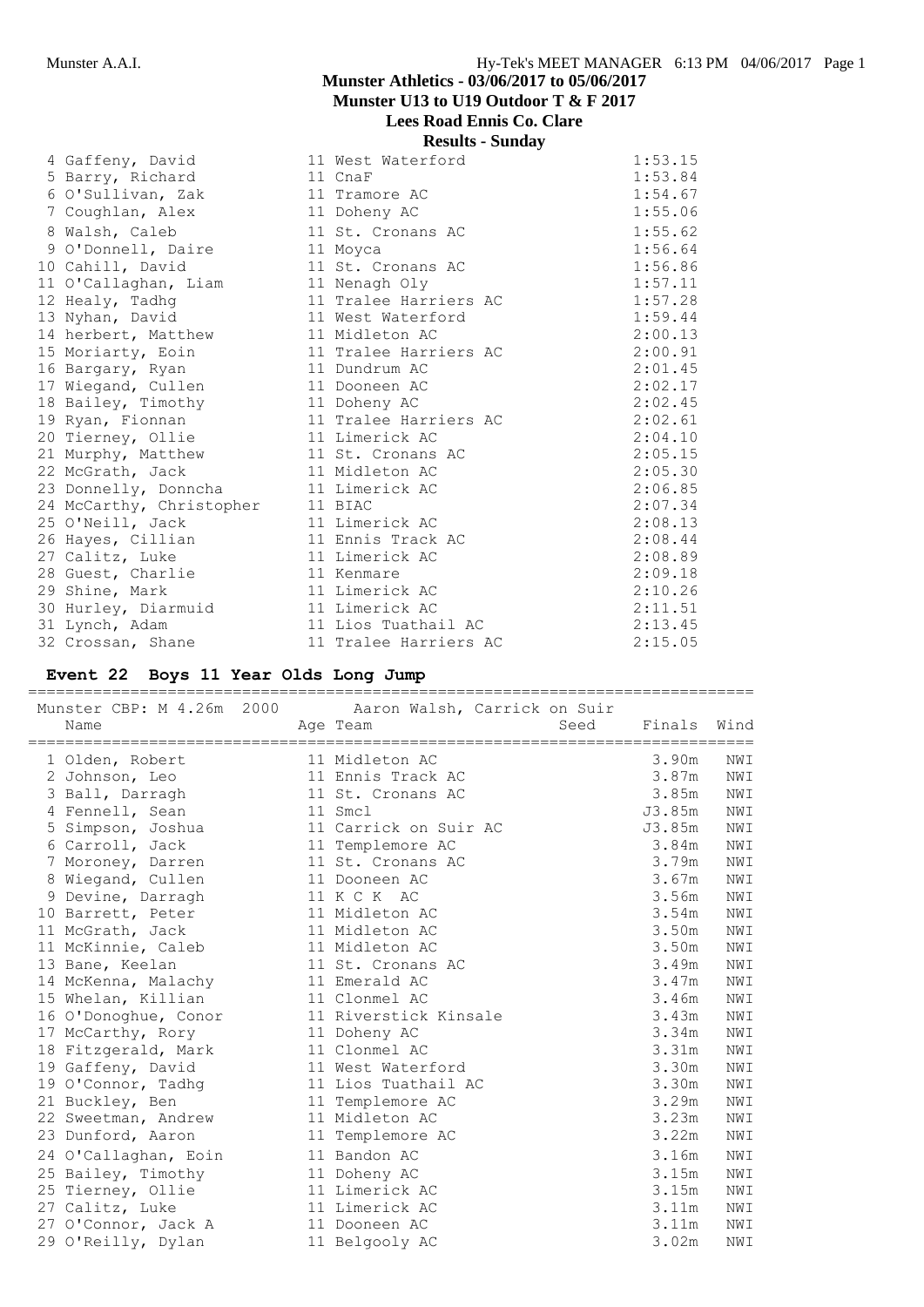**Lees Road Ennis Co. Clare**

**Results - Sunday**

| 30 Donnelly, Donncha | 11 Limerick AC      | 3.01m | NWI |
|----------------------|---------------------|-------|-----|
| 31 Coughlan, Daniel  | 11 Bandon AC        | 2.92m | NWI |
| 32 Dillon, Gavin     | 11 Lios Tuathail AC | 2.72m | NWI |
| 33 Hayes, Cillian    | 11 Ennis Track AC   | 2.68m | NWI |
| 34 McElligott, Mark  | 11 Lios Tuathail AC | 2.62m | NWI |
| 35 O'Donovan, Adam   | 11 Skibbereen AC    | 2.55m | NWI |
| 36 Hawkins, Peter    | 11 Belgooly AC      | 2.30m | NWI |
| 37 O'Neill, Jonathon | 11 Skibbereen AC    | 2.24m | NWI |
| 38 Hawkins, Brian    | 11 Belgooly AC      | 2.07m | NWI |
| -- Shine, Mark       | 11 Limerick AC      | FOUL  |     |

#### **Event 24 Boys 11 Year Olds Javelin Throw Turbo**

=========================================================================

| Munster CBP: M 26.97m 2016 | Samuel Bailey, Doheny |      |        |
|----------------------------|-----------------------|------|--------|
| Name                       | Age Team              | Seed | Finals |
|                            |                       |      |        |
| 1 O'Callaghan, Eoin        | 11 Bandon AC          |      | 24.50m |
| 2 O'Flynn, Cormac          | 11 Bandon AC          |      | 21.93m |
| 3 Ball, Darragh            | 11 St. Cronans AC     |      | 20.19m |
| 4 Ryan, Fionnan            | 11 Tralee Harriers AC |      | 18.70m |
| 5 Wiegand, Cullen          | 11 Dooneen AC         |      | 17.98m |
| 6 O'Callaghan, Liam        | 11 Nenagh Oly         |      | 17.04m |
| 7 Minogue, Brendan         | 11 Derg AC            |      | 16.60m |
| 8 O'Neill, Jonathon        | 11 Skibbereen AC      |      | 16.40m |
| 9 Gleeson, Shay            | 11 Templemore AC      |      | 14.79m |
| 10 Corbett, Matthew        | 11 St. Cronans AC     |      | 14.73m |
| 11 Hoolan, Cormac          | 11 Templemore AC      |      | 14.54m |
| 12 Egan, Michael           | 11 Fmcsw              |      | 14.13m |
| 13 Carmody, John           | 11 Lios Tuathail AC   |      | 14.09m |
| 14 Bane, Keelan            | 11 St. Cronans AC     |      | 13.86m |
| 15 Crean, Conor            | 11 Tralee Harriers AC |      | 13.76m |
| 16 Reidy, Harry            | 11 Lios Tuathail AC   |      | 13.53m |
| 17 Gleeson, Bobby          | 11 Templemore AC      |      | 13.44m |
| 18 O'Connor, Jack A        | 11 Dooneen AC         |      | 13.16m |
| 19 Walsh, Caleb            | 11 St. Cronans AC     |      | 12.80m |
| 20 Hodgins, Conor          | 11 Nenagh Oly         |      | 12.02m |
| 21 Crossan, Shane          | 11 Tralee Harriers AC |      | 11.96m |
| 22 Murphy, Matthew         | 11 St. Cronans AC     |      | 11.89m |
| 23 Butler, Josh            | 11 Midleton AC        |      | 10.67m |
| 24 Lynch, Adam             | 11 Lios Tuathail AC   |      | 10.65m |
| 25 Fennell, Sean           | 11 Smcl               |      | 10.43m |
| 26 Keating, Ewan           | 11 North Cork AC      |      | 9.93m  |
| 27 O'Donovan, Adam         | 11 Skibbereen AC      |      | 9.01m  |
| 28 McKenna, Malachy        | 11 Emerald AC         |      | 8.91m  |

#### **Event 26 Boys 12 Year Olds 60 Meter Dash Top 8 Advance by Time**

| Munster CBP: M 8.47 2012<br>Name | Colin Doyle, Leevale<br>Age Team | Seed | Prelims           | Wind |
|----------------------------------|----------------------------------|------|-------------------|------|
| Preliminaries                    |                                  |      |                   |      |
| 1 Cashman, John                  | 12 Leevale AC                    |      | 8.56a             | NWI  |
| 2 DeSouza, Theo                  | 12 CnaF                          |      | 8.65 <sub>q</sub> | NWI  |
| 3 Boland, Josh                   | 12 Dooneen AC                    |      | 8.66q             | NWI  |
| 4 Power, Killian                 | 12 Carrick on Suir AC            |      | 8.69 <sub>q</sub> | NWI  |
| 5 Carmody, Jayden                | 12 Dooneen AC                    |      | 8.70a             | NWI  |
| 6 Murphy, John                   | 12 Liscarroll AC                 |      | 9.09 <sub>q</sub> | NWI  |
| 7 Galvin, Mike                   | 12 Lios Tuathail AC              |      | 9.10 <sub>q</sub> | NWI  |
| 8 Matthews, Denis                | 12 Dooneen AC                    |      | $9.11\sigma$      | NWI  |
| 9 Smith, Daithi                  | 12 Carrick on Suir AC            |      | 9.16              | NWI  |
| 10 O'Sullivan, Sam               | 12 CnaF                          |      | 9.22              | NWI  |
| 10 Conway, Matthew               | 12 St. Cronans AC                |      | 9.22              | NWI  |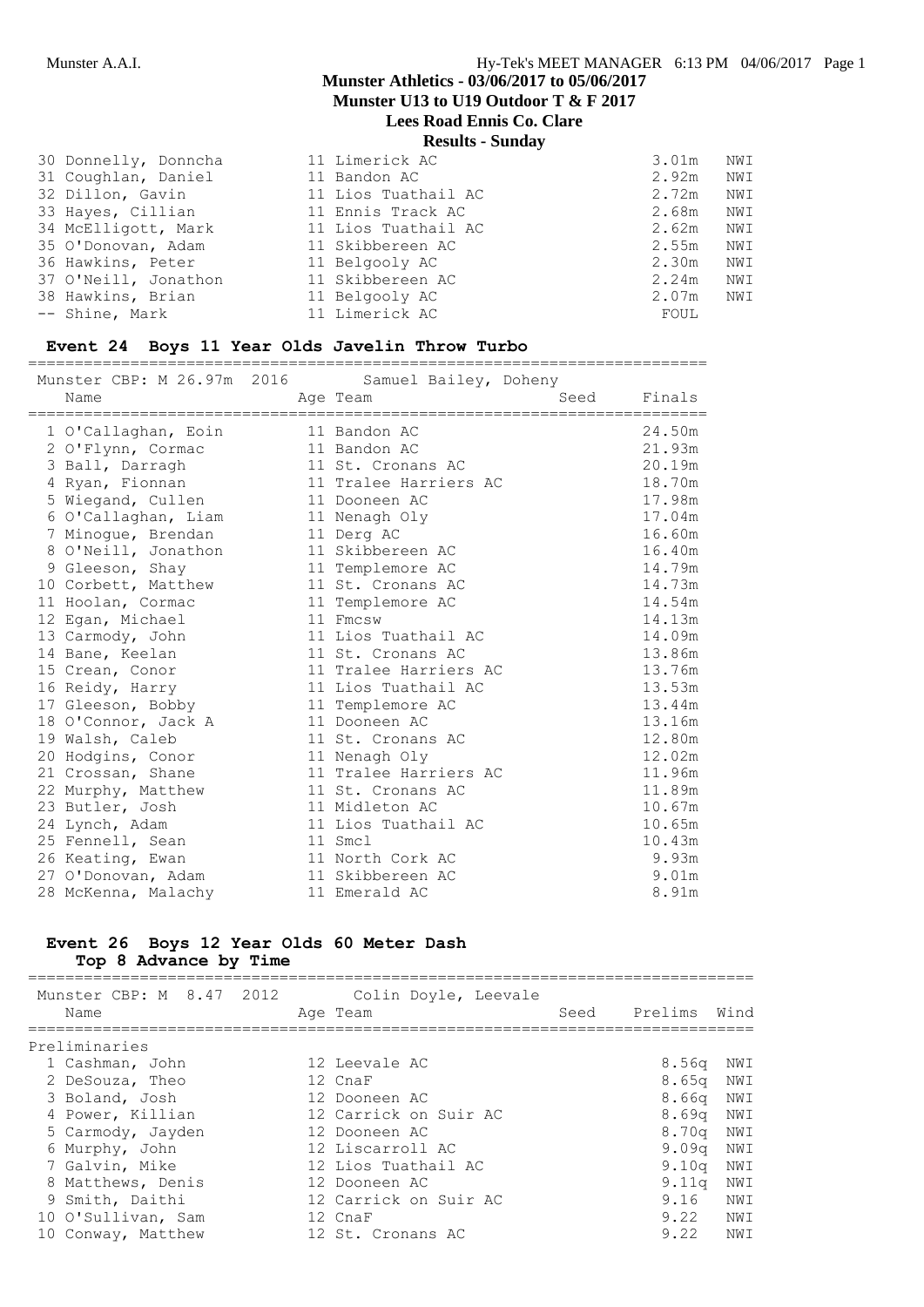**Lees Road Ennis Co. Clare**

**Results - Sunday**

| 12 Holmes, Ian          | 12 West Waterford   | 9.34  | NWI |
|-------------------------|---------------------|-------|-----|
| 12 Tobin, Stephen       | 12 Bandon AC        | 9.34  | NWI |
| 14 Enright, Padraig     | 12 Lios Tuathail AC | 9.47  | NWI |
| 14 Lee, Robert          | 12 Templemore AC    | 9.47  | NWI |
| 16 Reddington, Donnacha | 12 Leevale AC       | 9.57  | NWI |
| 17 McElligott, Eoin     | 12 Lios Tuathail AC | 9.60  | NWI |
| 17 Bailey, Samuel       | 12 Doheny AC        | 9.60  | NWI |
| 19 Smyth, Evan          | 12 Leevale AC       | 9.66  | NWI |
| 20 Boyle, Ruaidhri      | 12 CnaF             | 9.67  | NWI |
| 21 Ekoua Tijani, Darren | 12 Dooneen AC       | 9.79  | NWI |
| 22 Malone, Aaron        | 12 St. Cronans AC   | 9.83  | NWI |
| 22 O'Riordan, Bobby     | 12 CnaF             | 9.83  | NWI |
| 24 O'Riordan, Bobby     | 12 Lios Tuathail AC | 9.85  | NWI |
| 25 Sheridan, Luke       | 12 Lios Tuathail AC | 9.86  | NWI |
| 26 Tutty, Cal           | 12 West Waterford   | 9.87  | NWI |
| 27 O'Carroll, Ross      | 12 Dooneen AC       | 9.93  | NWI |
| 28 Scanlan, Cory        | 12 Finisk Valley AC | 9.96  | NWI |
| 29 O'Shea, Ciaran       | 12 Templemore AC    | 10.09 | NWI |
| 30 Connolly, Niall      | 12 Nenagh Oly       | 10.42 | NWI |
| 31 Crowe, Padraig       | 11 Emerald AC       | 10.46 | NWI |
| 32 O'Sullivan, Cillian  | 12 Ennis Track AC   | 10.69 | NWI |

#### **Event 26 Boys 12 Year Olds 60 Meter Dash**

| Name   | Munster CBP: M 8.47 | 2012 | Colin Doyle, Leevale<br>Age Team | Prelims | Finals | Wind |
|--------|---------------------|------|----------------------------------|---------|--------|------|
| Finals |                     |      |                                  |         |        |      |
|        | 1 Power, Killian    |      | 12 Carrick on Suir AC            | 8.69    | 8.48   | NW T |
|        | 2 Cashman, John     |      | 12 Leevale AC                    | 8.56    | 8.52   | NWI  |
|        | 3 Carmody, Jayden   |      | 12 Dooneen AC                    | 8.70    | 8.54   | NW T |
|        | 4 Matthews, Denis   |      | 12 Dooneen AC                    | 9 1 1   | 8 77   | NW T |
|        | 5 DeSouza, Theo     |      | 12 CnaF                          | 8.65    | 8.83   | NWI  |
|        | 6 Boland, Josh      |      | 12 Dooneen AC                    | 8.66    | 8.84   | NWI  |
|        | 7 Galvin, Mike      |      | 12 Lios Tuathail AC              | 9.10    | 8.92   | NW T |
|        | 8 Murphy, John      |      | 12 Liscarroll AC                 | 9.09    | 9.12   | NW T |

#### **Event 27 Girls 12 Year Olds 600 Meter Run Top 14 Advance by Time**

========================================================================= Munster CBP: M 1:44.87 2015 Maeve O'Neill, Doheny Name **Age Team** Age Team Seed Prelims ========================================================================= Preliminaries 1 O'Boyle, Holly 12 Marian AC 1:55.62q 2 Amusa, Fatimo 12 Leevale AC 1:56.05q 3 Fitzgerald, Ava 12 CnaF 1:56.72q 4 Backari, Okwu 12 Leevale AC 1:57.10q 5 Dinan, Nicole 12 Leevale AC 1:57.29q 6 Conway, Zoe 12 Belgooly AC 1:57.39q 7 Ryan, Kathryn 12 Killarney Valley AC 1:57.91q 8 Falvey, Hannah 12 Belgooly AC 1:58.30q 9 Hely, Rioma 12 Ennis Track AC 1:58.33q 10 Bergin, Ceola 12 Templemore AC 1:58.65q 11 Pike, Mollie 12 Ennis Track AC 1:58.67q 12 Mulgrew, Rachel 12 Tralee Harriers AC 1:58.75q 13 Duffin, Muireann 12 Waterford AC 1:59.01q 14 Nestor, Isabelle 12 Midleton AC 1:59.48q 15 Kelly, Millie 12 Dundrum AC 1:59.90 16 O'Mahony, Rachel 12 Tralee Harriers AC 1:59.99 17 O'Brien, Roisin 12 Dooneen AC 2:00.69 18 Buckley, Amy 12 Riverstick Kinsale 2:02.62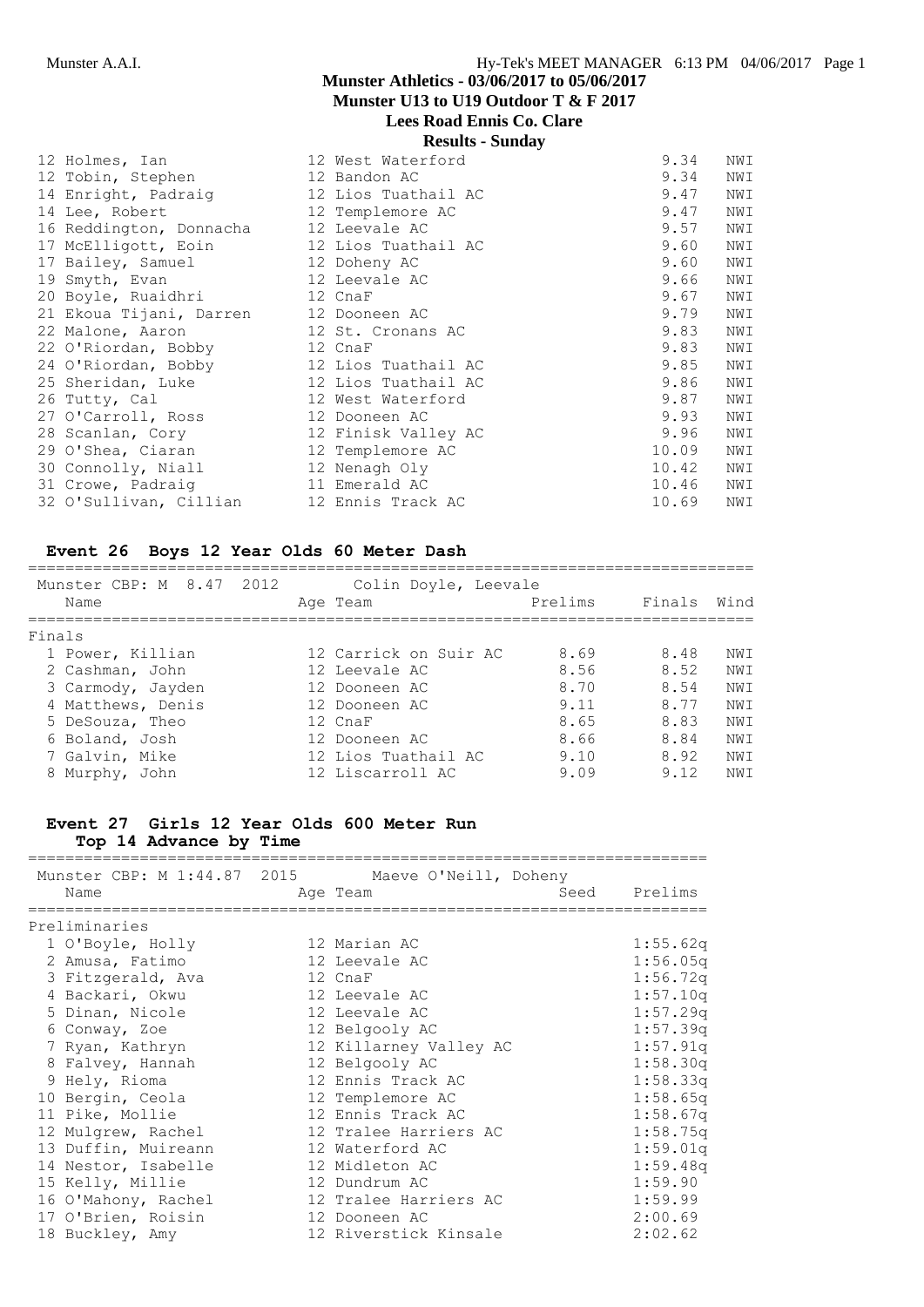**Lees Road Ennis Co. Clare**

**Results - Sunday**

|                     | <b>INDUITO DUMUS</b>   |         |
|---------------------|------------------------|---------|
| 19 Casey, Sorcha    | 12 Tralee Harriers AC  | 2:02.65 |
| 20 Keane, Nicole    | 12 Ennis Track AC      | 2:03.39 |
| 21 Dillon, Karis    | 12 Dooneen AC          | 2:04.05 |
| 22 Griffin, Eimear  | 12 Finisk Valley AC    | 2:06.03 |
| 23 Power, Lucy      | 12 Ennis Track AC      | 2:06.14 |
| 24 Hussey, Jodie    | 12 Marian AC           | 2:07.02 |
| 25 Ryan, Hannah     | 12 Killarney Valley AC | 2:07.23 |
| 26 Lonergan, Niamh  | 12 Tipp Town AC        | 2:09.29 |
| 27 Rynne, Grace     | 12 Ennis Track AC      | 2:09.73 |
| 28 Deasy, Ella      | 12 Ennis Track AC      | 2:10.77 |
| 29 McMahon, Grainne | 12 Shannon AC          | 2:12.08 |

#### **Event 27 Girls 12 Year Olds 600 Meter Run**

| Munster CBP: M 1:44.87 2015 Maeve O'Neill, Doheny<br>Name | Age Team                                                                  |         | Prelims Finals      |
|-----------------------------------------------------------|---------------------------------------------------------------------------|---------|---------------------|
| Finals                                                    |                                                                           |         |                     |
| 1 Dinan, Nicole                                           | 12 Leevale AC                                                             | 1:57.29 | 1:47.21             |
| 2 O'Boyle, Holly                                          | 12 Marian AC                                                              | 1:55.62 | 1:47.52             |
| 3 Fitzgerald, Ava                                         | 12 Carraig na bhFear                                                      | 1:56.72 | 1:48.30             |
| 4 Amusa, Fatimo                                           | 12 Leevale AC                                                             | 1:56.05 | 1:53.30             |
| 5 Conway, Zoe                                             | 12 Belgooly AC                                                            | 1:57.39 | 1:54.13             |
| 6 Backari, Okwu                                           | 12 Leevale AC                                                             | 1:57.10 | 1:59.73             |
| 7 Pike, Mollie                                            | 12 Ennis Track AC                                                         | 1:58.67 | 2:00.21             |
| 8 Bergin, Ceola                                           | 12 Templemore AC                                                          |         | $1:58.65$ $2:01.30$ |
| 9 Ryan, Kathryn                                           | 12 Templemole AC 1.9.09 2.01.50<br>12 Killarney Valley AC 1:57.91 2:01.68 |         |                     |
| 10 Mulgrew, Rachel                                        | 12 Tralee Harriers AC 1:58.75 2:02.59                                     |         |                     |
| 11 Hely, Rioma                                            | 12 Ennis Track AC                                                         |         | $1:58.33$ $2:07.74$ |
| Preliminaries                                             |                                                                           |         |                     |
| -- Griffin, Eimear                                        | 12 Finisk Valley AC 2:06.03                                               |         |                     |
| -- Casey, Sorcha                                          | 12 Tralee Harriers AC                                                     | 2:02.65 |                     |
| -- Duffin, Muireann                                       | 12 Waterford AC                                                           | 1:59.01 |                     |
| -- Buckley, Amy                                           | 12 Riverstick Kinsale                                                     | 2:02.62 |                     |
| -- Nestor, Isabelle                                       | 12 Midleton AC                                                            | 1:59.48 |                     |
| -- O'Mahony, Rachel                                       | 12 Tralee Harriers AC 1:59.99                                             |         |                     |
| -- Falvey, Hannah                                         | 12 Belgooly AC                                                            | 1:58.30 |                     |
| -- Keane, Nicole                                          | 12 Ennis Track AC 2:03.39                                                 |         |                     |
| -- Dillon, Karis                                          | 12 Dooneen AC 2:04.05                                                     |         |                     |
| -- Kelly, Millie                                          | 12 Dundrum AC 1:59.90                                                     |         |                     |
| -- O'Brien, Roisin                                        | 12 Dooneen AC 2:00.69                                                     |         |                     |
| -- Power, Lucy                                            | 12 Ennis Track AC 2:06.14                                                 |         |                     |
| -- Hussey, Jodie                                          | 12 Marian AC 2:07.02                                                      |         |                     |
| -- Ryan, Hannah                                           | 12 Killarney Valley AC 2:07.23                                            |         |                     |
| -- Lonergan, Niamh                                        | 12 Tipp Town AC 2:09.29                                                   |         |                     |
| -- Rynne, Grace                                           | 12 Ennis Track AC 2:09.73                                                 |         |                     |
| -- Deasy, Ella                                            | 12 Ennis Track AC 2:10.77                                                 |         |                     |
| -- McMahon, Grainne                                       | 12 Shannon AC                                                             | 2:12.08 |                     |

#### **Event 29 Girls 12 Year Olds Long Jump**

|                                     | -                                              |      |                |            |
|-------------------------------------|------------------------------------------------|------|----------------|------------|
| Munster CBP: M 4.72m 2012<br>Name   | Sophie Meredith, St Marys Limerick<br>Age Team | Seed | Finals         | Wind       |
| 1 Backari, Okwu<br>2 Falvey, Hannah | 12 Leevale AC<br>12 Belgooly AC                |      | 4.42m<br>4.40m | NWI<br>NWI |
| 3 Moloney, Leagh                    | 12 Dooneen AC                                  |      | 4.37m          | NWI        |
| 4 McCourt, Maia                     | 12 Bandon AC                                   |      | 4.18m          | NWI        |
| 5 Wesol, Caroline                   | 12 Bandon AC                                   |      | 4.04m          | NWI        |
| 6 Bergin, Ceola                     | 12 Templemore AC                               |      | 4.01m          | NWI        |
| 7 Nestor, Isabelle                  | 12 Midleton AC                                 |      | 3.98m          | NWI        |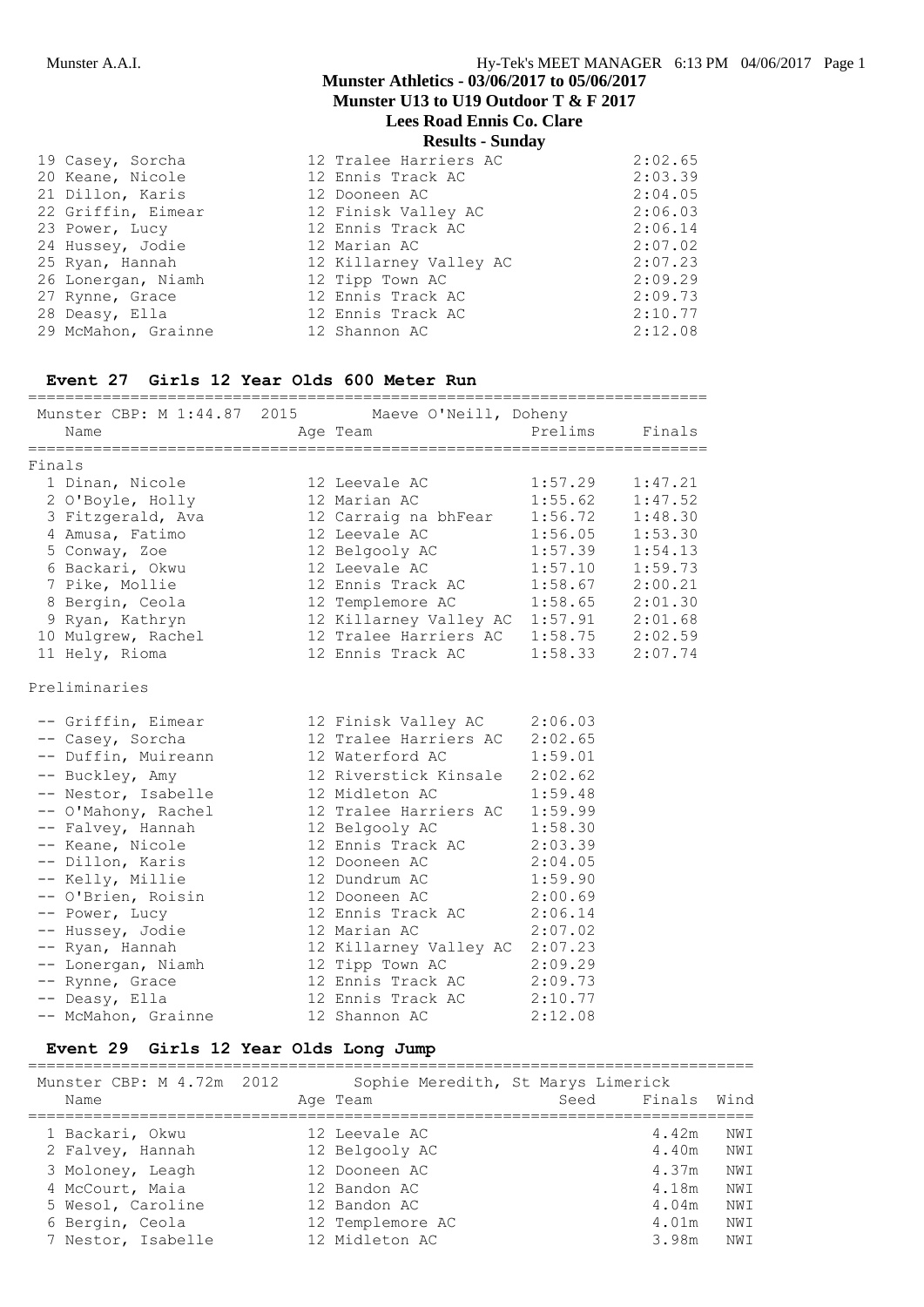| 8 Davidson, Emily    | 12 Templemore AC       | 3.95m | NWI |
|----------------------|------------------------|-------|-----|
| 9 Leahy, Yanna       | 12 Dooneen AC          | 3.67m | NWI |
| 9 O'Mahony, Rachel   | 12 Tralee Harriers AC  | 3.67m | NWI |
| 11 Ryan, Kathryn     | 12 Killarney Valley AC | 3.65m | NWI |
| 12 McMahon, Grainne  | 12 Shannon AC          | 3.58m | NWI |
| 13 Casey, Sorcha     | 12 Tralee Harriers AC  | 3.54m | NWI |
| 14 Callanan, Grainne | 12 Templemore AC       | 3.51m | NWI |
| 14 Amusa, Fatimo     | 12 Leevale AC          | 3.51m | NWI |
| 16 Carew, Alex       | 12 Dooneen AC          | 3.50m | NWI |
| 17 Mulgrew, Rachel   | 12 Tralee Harriers AC  | 3.49m | NWI |
| 18 Power, Lucy       | 12 Ennis Track AC      | 3.21m | NWI |
| 19 Buckley, Amy      | 12 Riverstick Kinsale  | 3.16m | NWI |
| 20 Kelly, Millie     | 12 Dundrum AC          | 3.15m | NWI |
| 21 Pike, Mollie      | 12 Ennis Track AC      | 3.14m | NWI |
| 22 Fitzgerald, Lucy  | 12 Tipp Town AC        | 2.99m | NWI |
| 23 Ibeh, Princess    | 12 Leevale AC          | 2.91m | NWI |
| 24 Rynne, Grace      | 12 Ennis Track AC      | 2.79m | NWI |
| 25 Deasy, Ella       | 12 Ennis Track AC      | 2.74m | NWI |
| 26 Ryan, Hannah      | 12 Killarney Valley AC | 2.59m | NWI |
| 27 Hely, Rioma       | 12 Ennis Track AC      | 2.55m | NWI |
| 28 Keane, Nicole     | 12 Ennis Track AC      | 2.32m | NWI |
| -- Onoh, Briana      | 12 Leevale AC          | FOUL  |     |

#### **Event 32 Boys 12 Year Olds Shot Put 2k**

| Munster CBP: M 10.82m 1998 | Cedric Kibabu, Marian |      |        |
|----------------------------|-----------------------|------|--------|
| Name                       | Age Team              | Seed | Finals |
| 1 Scanlon, Andrew          | 12 Waterford AC       |      | 8.78m  |
| 2 Scanlan, Cory            | 12 Finisk Valley AC   |      | 8.75m  |
| 3 Walsh, Ben               | 12 Youghal AC         |      | 8.69m  |
| 4 Finn, Joe                | 12 Derg AC            |      | 8.16m  |
| 5 Crowley, Coen            | 12 Bandon AC          |      | 8.09m  |
| 6 Walsh, Dara              | 12 Bandon AC          |      | 7.80m  |
| 7 Bailey, Samuel           | 12 Doheny AC          |      | 7.70m  |
| 8 Enright, Padraig         | 12 Lios Tuathail AC   |      | 7.35m  |
| 9 Considine, Aiden         | 12 Kilmihill AC       |      | 7.10m  |
| 10 Coffey, Malachy         | 12 Fmcsw              |      | 6.71m  |
| 11 Sephens, Ryan           | 12 Waterford AC       |      | 6.52m  |
| 12 Costello, Calum         | 12 Carrick on Suir AC |      | 6.32m  |
| 13 O'Sullivan, Cillian     | 12 Ennis Track AC     |      | 6.07m  |
| 14 Sheridan, Luke          | 12 Lios Tuathail AC   |      | 5.63m  |
| 15 Galvin, Mike            | 12 Lios Tuathail AC   |      | 5.58m  |
| 15 O'Riordan, Bobby        | 12 CnaF               |      | 5.58m  |
| 17 Connolly, Niall         | 12 Nenagh Oly         |      | 5.30m  |
| 18 Nagle, Paddy            | 12 St. Cronans AC     |      | 5.20m  |
| 19 Malone, Aaron           | 12 St. Cronans AC     |      | 5.10m  |
| 20 Lee, Robert             | 12 Templemore AC      |      | 4.90m  |
| 21 Bergin, Thomas          | 12 Templemore AC      |      | 4.84m  |
| 22 Murphy, John            | 12 Liscarroll AC      |      | 4.75m  |
| -- O'Riordan, Bobby        | 12 Lios Tuathail AC   |      | FOUL   |

#### **Event 33 Girls 12 Year Olds Javelin Throw Turbo**

| Munster CBP: M 31.66m 2014 |  |  |          | Megan Lenihan, North Cork |      |        |
|----------------------------|--|--|----------|---------------------------|------|--------|
| Name                       |  |  | Age Team |                           | Seed | Finals |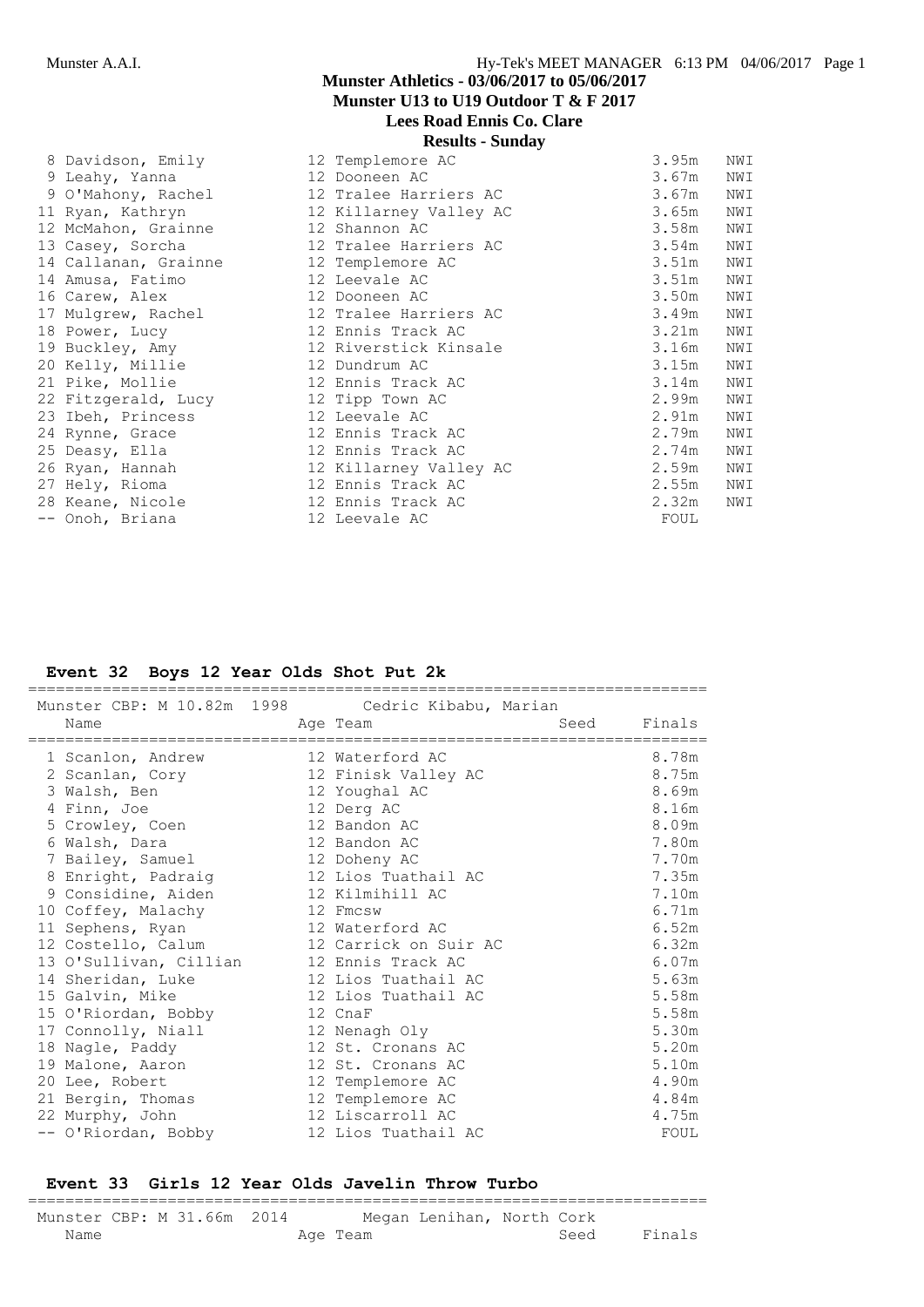# **Results - Sunday**

| 1 Bergin, Ceola        | 12 Templemore AC    | 24.06m |
|------------------------|---------------------|--------|
| 2 Savage Guerin, Ellen | 12 Lios Tuathail AC | 19.05m |
| 3 McCourt, Maia        | 12 Bandon AC        | 18.48m |
| 4 Tuthill, Aoife       | 12 Bandon AC        | 17.08m |
| 5 Leahy, Yanna         | 12 Dooneen AC       | 16.29m |
| 6 Fitzgerald, Ava      | 12 CnaF             | 14.30m |
| 7 Davidson, Emily      | 12 Templemore AC    | 13.65m |
| 8 McMahon, Grainne     | 12 Shannon AC       | 12.52m |
| 9 Pike, Mollie         | 12 Ennis Track AC   | 11.52m |
| 10 Backari, Okwu       | 12 Leevale AC       | 11.25m |
| 11 Amusa, Fatimo       | 12 Leevale AC       | 10.88m |
| 12 Dillon, Karis       | 12 Dooneen AC       | 8.94m  |
| 13 Rynne, Grace        | 12 Ennis Track AC   | 8.08m  |
| 14 Deasy, Ella         | 12 Ennis Track AC   | 8.03m  |
| 15 Keane, Nicole       | 12 Ennis Track AC   | 7.65m  |
| 16 Ibeh, Princess      | 12 Leevale AC       | 3.06m  |
|                        |                     |        |

#### **Event 36 Boys 13 Year Olds 60 Meter Hurdles Top 8 Advance by Time**

| Munster CBP: M 9.77 2015<br>Name | Reece Ademola, Leevale<br>Age Team | Seed | Prelims            | Wind |
|----------------------------------|------------------------------------|------|--------------------|------|
| Preliminaries                    |                                    |      |                    |      |
| 1 Carmody, Sean                  | 13 Belgooly AC                     |      | $10.52\sigma$      | NWI  |
| 2 Carroll, Dylan                 | 13 Templemore AC                   |      | 10.97q             | NWI  |
| 3 O'Reilly, Max                  | 13 Belgooly AC                     |      | 11.57 <sub>q</sub> | NWI  |
| 4 Cunnane, Darragh               | 13 Tralee Harriers AC              |      | 11.97 <sub>q</sub> | NWI  |
| 5 Scanlon, David                 | 13 Waterford AC                    |      | 11,99g             | NWI  |
| 6 Olaoye, Samuel                 | 13 Ennis Track AC                  |      | 12.16q             | NWI  |
| 7 Falvey, Paddy                  | 13 Tralee Harriers AC              |      | 12.18g             | NWI  |
| 8 Murphy, Cathal                 | 13 Tralee Harriers AC              |      | 12.39q             | NWI  |
| 9 Bello, William                 | 13 Ennis Track AC                  |      | 12.69              | NWI  |
| 10 Ryan, Evan                    | 13 Derg AC                         |      | 16.31              | NWI  |

## **Event 36 Boys 13 Year Olds 60 Meter Hurdles**

| Munster CBP: M 9.77<br>2015<br>Name | Reece Ademola, Leevale<br>Age Team | Prelims | Finals | Wind |
|-------------------------------------|------------------------------------|---------|--------|------|
| Finals                              |                                    |         |        |      |
| 1 Carmody, Sean                     | 13 Belgooly AC                     | 10.52   | 10.08  | NWI  |
| 2 Carroll, Dylan                    | 13 Templemore AC                   | 10.97   | 10.93  | NWI  |
| 3 O'Reilly, Max                     | 13 Belgooly AC                     | 11.57   | 11.14  | NW T |
| 4 Cunnane, Darragh                  | 13 Tralee Harriers AC              | 11.97   | 11.93  | NW T |
| 5 Scanlon, David                    | 13 Waterford AC                    | 11.99   | 12.00  | NWI  |
| 6 Falvey, Paddy                     | 13 Tralee Harriers AC              | 12.18   | 12.72  | NWI  |
| 7 Olaoye, Samuel                    | 13 Ennis Track AC                  | 12 16   | 12.81  | NW T |
| 8 Murphy, Cathal                    | 13 Tralee Harriers AC              | 12.39   | 42.72  | NWI  |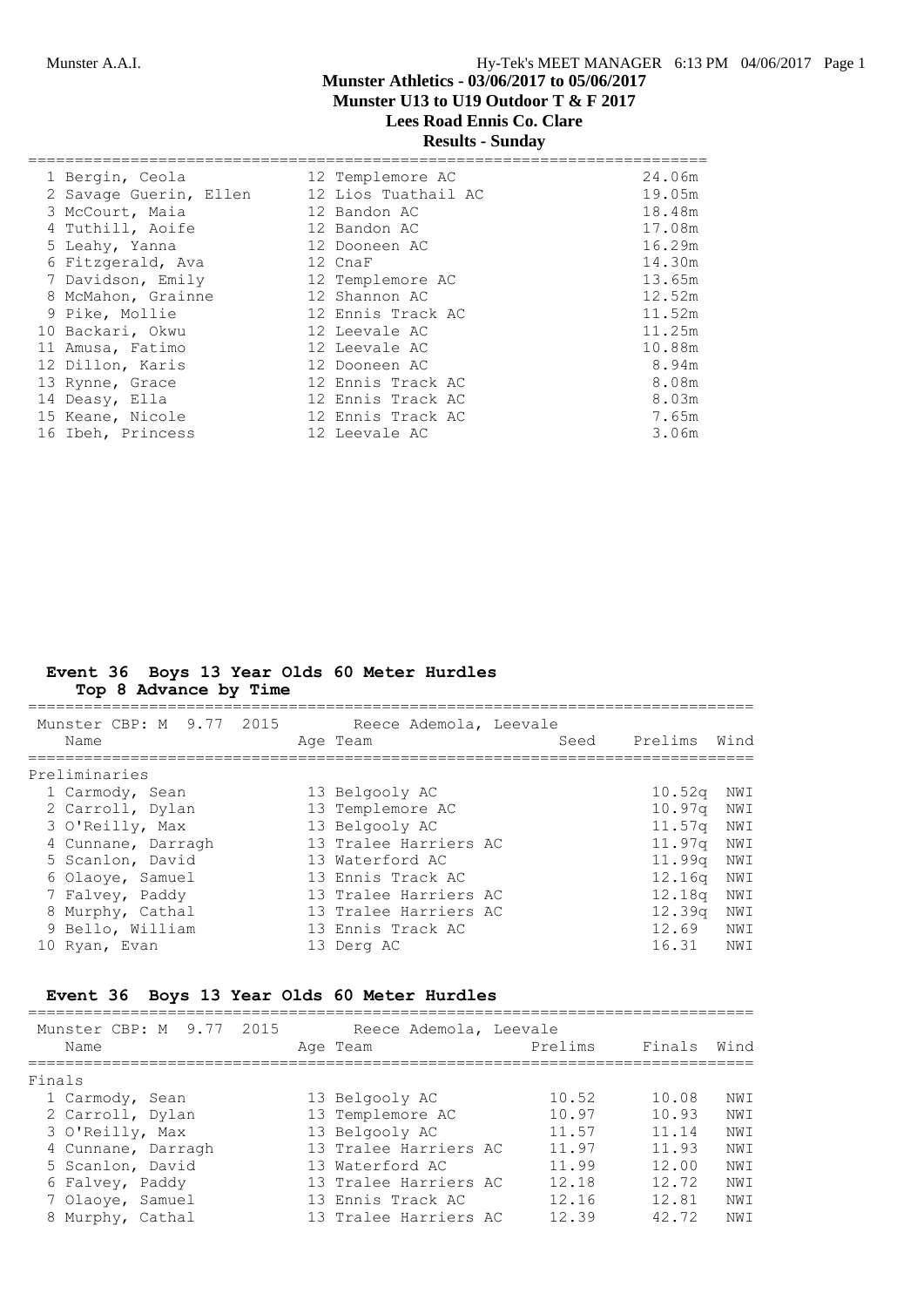#### **Event 37 Girls 13 Year Olds 80 Meter Dash Top 8 Advance by Time**

| Munster CBP: M 10.40 2014 Niamh Foley, St Marys Limerick<br>Name | Age Team                       |                     | Seed Prelims Wind |  |
|------------------------------------------------------------------|--------------------------------|---------------------|-------------------|--|
| Finals                                                           |                                |                     |                   |  |
|                                                                  |                                |                     |                   |  |
| 1 Rooney, Grace                                                  | 13 Youghal AC                  | 10.91               | 10.94             |  |
| 2 Jenks, Ella                                                    | 13 North Cork AC               | 11.08               | 11.32             |  |
| 3 Amiadamen, Victoria 13 Dooneen AC                              |                                | 11.48               | 11.51             |  |
| 4 Rahilly, Roisin                                                | 13 An Riocht AC                | 11.82               | 11.63             |  |
| 5 Hickey, Tara                                                   | 13 Youghal AC                  | 12.23               | 11.80             |  |
| 6 O'Connor, Chloe                                                | 13 Waterford AC                | 11.70               | 11.82             |  |
| 7 Walsh, Orlaith                                                 | 13 Waterford AC                | 11.93               | 12.05             |  |
| 8 Hynes McLaughlin, Marie 13 Leevale AC                          |                                | 11.86               | 12.33             |  |
| -- Geoghegan, Caoimhe                                            | 13 Midleton AC                 | 12.34               |                   |  |
| -- Moynihan, Orna                                                | 13 St. Cronans AC              | 12.11               |                   |  |
| -- Conroy, Emer                                                  | 13 Dooneen AC                  | 12.07               |                   |  |
|                                                                  | 13 An Riocht AC                | 12.60               |                   |  |
| -- Jenkinson, Molly<br>-- Rochford, Ava                          | 13 Ennis Track AC              | 11.92               |                   |  |
| -- Dunford, Alannah                                              | 13 Templemore AC               | 12.24               |                   |  |
| -- McCabe, Keisha                                                | 13 Templemore AC               | 12.39               |                   |  |
| -- O'Donoghue, Caoimhe 13 Riverstick Kinsale                     |                                | 12.47               |                   |  |
|                                                                  |                                |                     |                   |  |
| Event 39 Girls 13 Year Olds 600 Meter Run                        |                                |                     |                   |  |
| Top 14 Advance by Time                                           |                                |                     |                   |  |
|                                                                  |                                |                     |                   |  |
| Munster CBP: M 1:41.10 2016 Maeve O'Neill, Doheny                |                                |                     |                   |  |
| Name                                                             | Aqe Team                       | Seed                | Prelims           |  |
|                                                                  |                                |                     |                   |  |
| Finals                                                           |                                |                     |                   |  |
| 1 Amiadamen, Victoria                                            | 13 Dooneen AC                  | 1:52.73             | 1:47.45           |  |
|                                                                  |                                | 1:53.98             | 1:48.18           |  |
| 2 McCarthy, Niamh<br>3 Hurley, Meadhbh                           | 13 Doheny AC<br>13 Limerick AC | 1:50.98             | 1:50.27           |  |
| 4 Lillis, Avril                                                  | 13 Ennis Track AC              | 1:51.80             | 1:51.56           |  |
| 5 Leyden, Ruth                                                   | 13 Ennis Track AC              | 1:54.70             | 1:53.36           |  |
| 6 Buckley, Nicole 13 Riverstick Kinsale                          |                                | 1:55.62             | 1:53.66           |  |
| 7 Moynihan, Orna                                                 | 13 St. Cronans AC              | 1:53.18             | 1:54.59           |  |
| 8 Mannion, Ellen                                                 | 13 Ennis Track AC              | 1:54.59             | 1:55.50           |  |
| 9 Hynes McLaughlin, Marie 13 Leevale AC                          |                                | $1:55.89$ $1:58.22$ |                   |  |
| 10 Maloney, Aisling                                              | 13 Ennis Track AC              | 1:56.26             | 2:00.76           |  |
|                                                                  |                                |                     |                   |  |
| Preliminaries                                                    |                                |                     |                   |  |
|                                                                  |                                |                     |                   |  |
| 11 Neylon, Rachel                                                | 13 Lios Tuathail AC            | 1:55.75             |                   |  |
| 12 Cashman, Alex                                                 | 13 Youghal AC                  | 1:56.80             |                   |  |
| 13 Walsh, Saoirse                                                | 13 Newport AC                  | 1:56.40             |                   |  |
| 14 Carey, Ellen                                                  | 13 Kilmurry                    | 1:57.12             |                   |  |
| 15 Barrett, Aimee                                                | 13 Marian AC                   | 1:57.23             |                   |  |
| 16 Chizhikova, Angelina                                          | 13 West Waterford              | 1:57.52             |                   |  |
| 17 Ryan, Aoife                                                   | 13 Limerick AC                 | 1:57.87             |                   |  |
| 18 Healy, Michelle                                               | 13 Marian AC                   | 1:58.02             |                   |  |
| 19 Glasgow, Palida                                               | 13 St. Cronans AC              | 2:00.52             |                   |  |
| 20 Collins, Ella                                                 | 13 Bandon AC                   | 2:02.38             |                   |  |
| 21 Loore Vahi, Heliise                                           | 13 Midleton AC                 | 2:04.33             |                   |  |
| 22 McHarlies, Bronte                                             | 13 Nenagh Oly                  | 2:04.78             |                   |  |
| 23 Watts, Jodie                                                  | 13 St. Cronans AC              | 2:05.47             |                   |  |
| 24 Power, Claire                                                 | 13 North Cork AC               | 2:08.67             |                   |  |
|                                                                  |                                |                     |                   |  |

#### **Event 41 Girls 13 Year Olds Long Jump**

============================================================================== Munster CBP: M 4.99m 2013 Sophie Meredith, St Marys Limerick Name Manne Age Team Age Team Seed Finals Wind ==============================================================================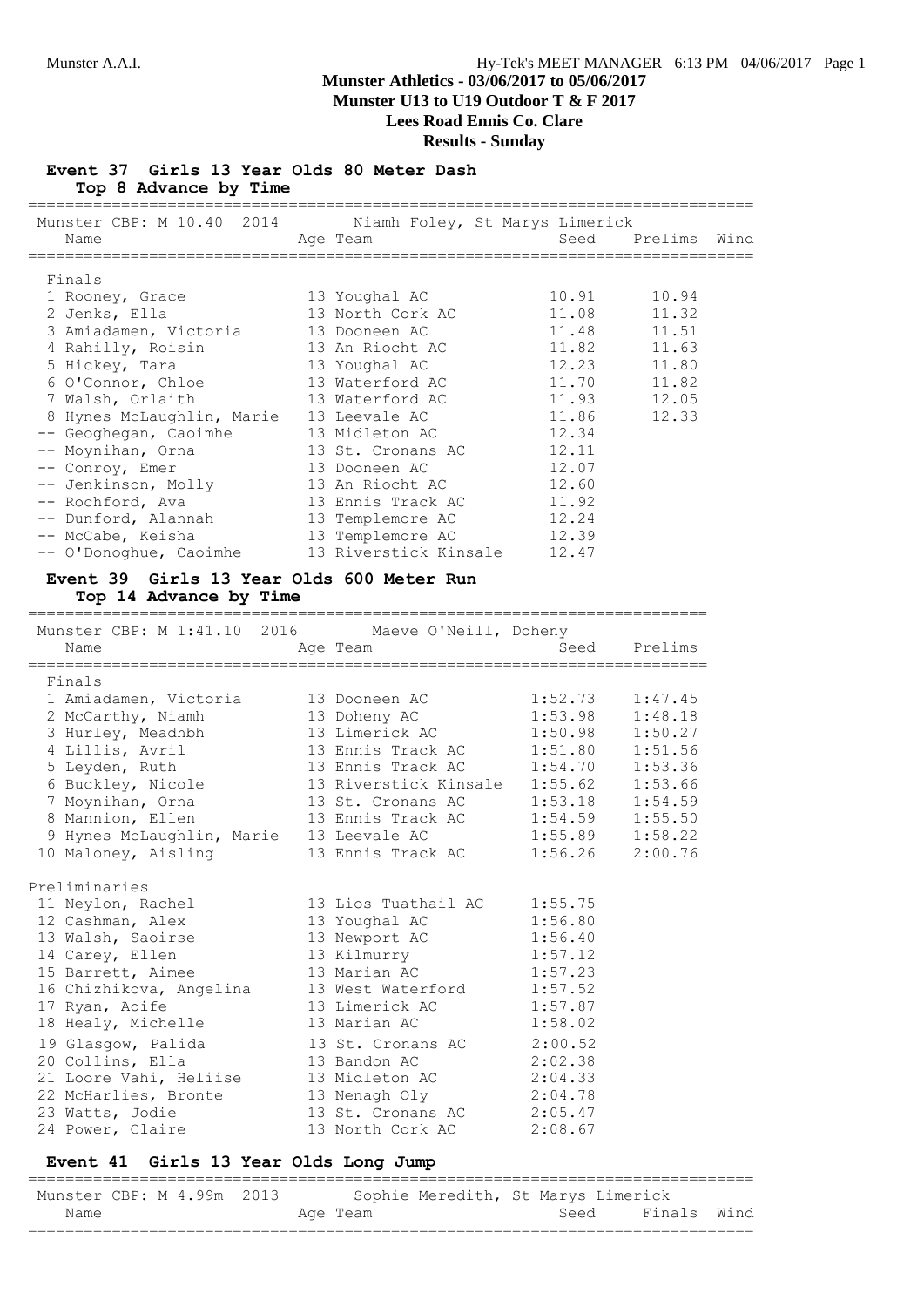| Finals |                                      |                       |       |     |
|--------|--------------------------------------|-----------------------|-------|-----|
|        | 1 O'Regan, Katie                     | 13 Riverstick Kinsale | 4.51m | NWI |
|        | 2 Rooney, Grace                      | 13 Youghal AC         | 4.38m | NWI |
|        | 3 Rochford, Ava                      | 13 Ennis Track AC     | 4.33m | NWI |
|        | 4 Green, Lauren                      | 13 Riverstick Kinsale | 4.19m | NWI |
|        | 5 Rahilly, Roisin                    | 13 An Riocht AC       | 4.15m | NWI |
|        | 6 O'Riordan, Selena                  | 13 Midleton AC        | 4.14m | NWI |
|        | 7 O'Neill, Emma                      | 13 Carrick on Suir AC | 4.11m | NWI |
|        | 8 Buckley, Nicole                    | 13 Riverstick Kinsale | 3.92m | NWI |
|        | 9 Quirke, Molly                      | 13 Dooneen AC         | 3.86m | NWI |
|        | 10 Hickey, Tara                      | 13 Youghal AC         | 3.85m | NWI |
|        | 11 Conroy, Emer                      | 13 Dooneen AC         | 3.83m | NWI |
|        | 11 Glasgow, Palida                   | 13 St. Cronans AC     | 3.83m | NWI |
|        | 13 Geoghegan, Caoimhe                | 13 Midleton AC        | 3.78m | NWI |
|        | 14 Dunford, Alannah                  | 13 Templemore AC      | 3.77m | NWI |
|        | 15 Cannon, Sophie                    | 13 Youghal AC         | 3.69m | NWI |
|        | 15 Watts, Jodie                      | 13 St. Cronans AC     | 3.69m | NWI |
|        | 15 Leyden, Ruth                      | 13 Ennis Track AC     | 3.69m | NWI |
|        | 18 McEvpy, Ellie                     | 13 Nenagh Oly         | 3.68m | NWI |
|        | 19 O'Dwyer, Ellen                    | 13 Nenagh Oly         | 3.66m | NWI |
|        | 20 McHarlies, Bronte                 | 13 Nenagh Oly         | 3.63m | NWI |
|        | 20 Barrett, Aimee                    | 13 Marian AC          | 3.63m | NWI |
|        | 22 O'Connor, Chloe                   | 13 Waterford AC       | 3.60m | NWI |
|        | 23 Sage, Pheobe                      | 13 Nenagh Oly         | 3.54m | NWI |
|        | 24 Walsh, Orlaith                    | 13 Waterford AC       | 3.50m | NWI |
|        | 25 McEvoy, Sarah                     | 13 Nenagh Oly         | 3.47m | NWI |
|        | 26 Crowe, Eadaoin                    | 13 Emerald AC         | 3.40m | NWI |
|        | 27 Jenkinson, Molly                  | 13 An Riocht AC       | 3.12m | NWI |
|        | 28 Mannion, Ellen                    | 13 Ennis Track AC     | 3.09m | NWI |
|        | 29 Bohannon, Ella                    | 13 St. Cronans AC     | 3.03m | NWI |
|        | 30 Kelly, Caoimhe                    | 13 Tipp Town AC       | 2.72m | NWI |
|        | -- Amiadamen, Victoria 13 Dooneen AC |                       | FOUL  |     |
|        | -- O'Donoghue, Caoimhe               | 13 Riverstick Kinsale | FOUL  |     |

## **Event 43 Girls 13 Year Olds High Jump**

| Munster CBP: M 1.52m 2013<br>Name                                                                                                                                                                                                                                                                      | Sophie & Holly Meredith, St Marys Lime<br>Age Team                                                                                                                                                                                             | Seed | Finals                                                                                                              |
|--------------------------------------------------------------------------------------------------------------------------------------------------------------------------------------------------------------------------------------------------------------------------------------------------------|------------------------------------------------------------------------------------------------------------------------------------------------------------------------------------------------------------------------------------------------|------|---------------------------------------------------------------------------------------------------------------------|
| .===================================<br>1 Rochford, Ava<br>2 Cannon, Sophie<br>3 Hickey, Tara<br>3 Lyne, Jessica<br>5 Cahill, Caoimhe<br>6 McEvpy, Ellie<br>7 Leyden, Ruth<br>8 O'Dwyer, Ellen<br>8 Conroy, Emer<br>8 O'Neill, Emma<br>11 Rooney, Grace<br>11 Loore Vahi, Heliise<br>11 Naughton, Kate | 13 Ennis Track AC<br>13 Youghal AC<br>13 Youghal AC<br>13 Leevale AC<br>13 St. Cronans AC<br>13 Nenagh Oly<br>13 Ennis Track AC<br>13 Nenagh Oly<br>13 Dooneen AC<br>13 Carrick on Suir AC<br>13 Youghal AC<br>13 Midleton AC<br>13 Leevale AC |      | 1.49m<br>1.46m<br>1.35m<br>1.35m<br>J1.35m<br>J1.35m<br>1.30m<br>1.25m<br>1.25m<br>1.25m<br>1.20m<br>1.20m<br>1.20m |
| 14 McEvoy, Sarah<br>14 Quirke, Molly<br>16 Clarke, Nicole<br>16 Bohannon, Ella                                                                                                                                                                                                                         | 13 Nenagh Oly<br>13 Dooneen AC<br>13 Leevale AC<br>13 St. Cronans AC                                                                                                                                                                           |      | 1.15m<br>1.15m<br>1.10m<br>1.10m                                                                                    |
| 18 Kelly, Maeve<br>-- Walsh, Saoirse                                                                                                                                                                                                                                                                   | 13 Blackwater<br>13 Newport AC                                                                                                                                                                                                                 |      | 1.05m<br>FAIL                                                                                                       |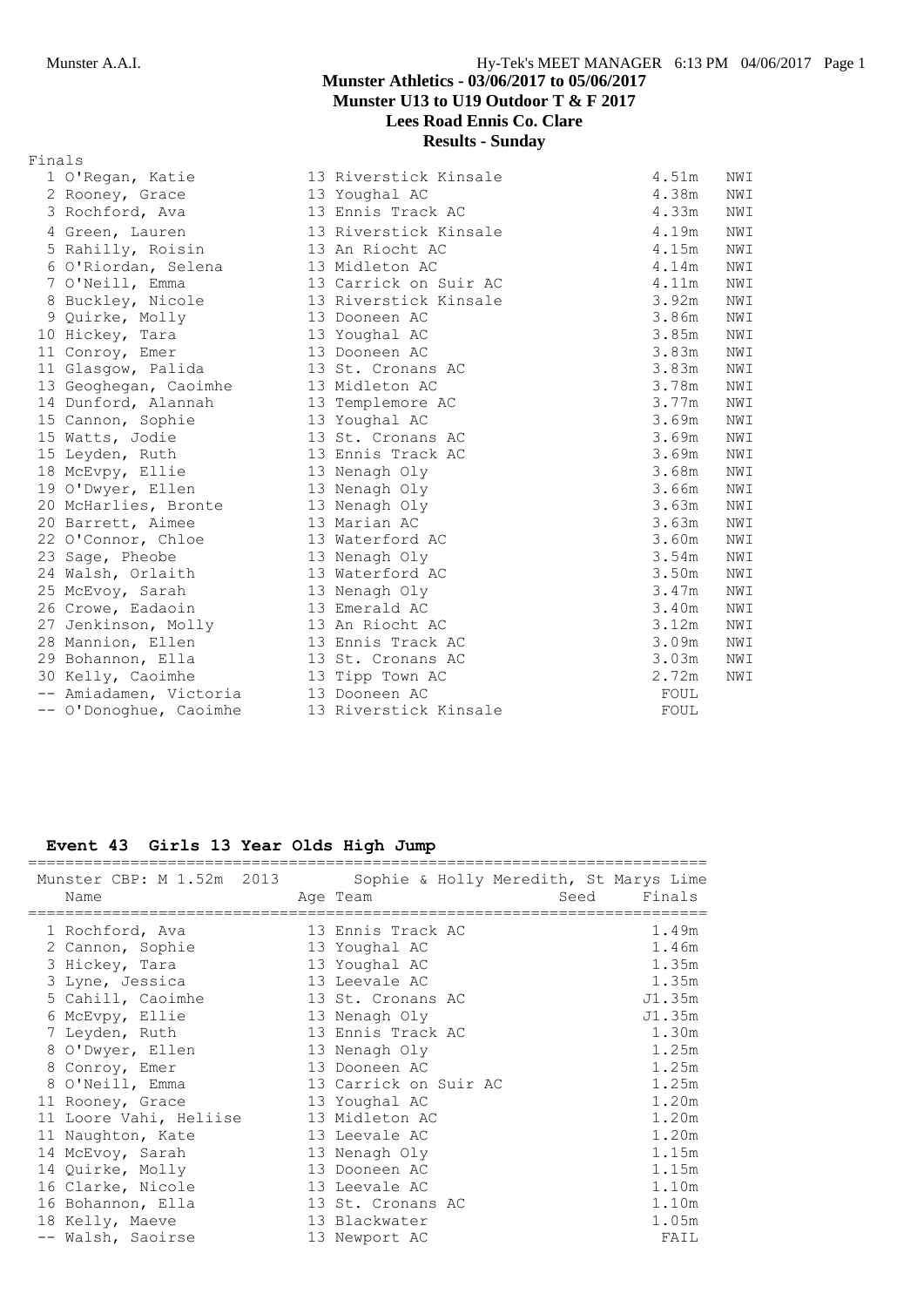#### **Event 46 Boys 13 Year Olds Javelin Throw**

| Munster CBP: M 36.77m 2016 Jack Cullen, Bandon<br>Name |  | Age Team              | Seed | Finals |
|--------------------------------------------------------|--|-----------------------|------|--------|
| 1 Scanlon, David                                       |  | 13 Waterford AC       |      | 29.54m |
| 2 Murphy, Cathal                                       |  | 13 Tralee Harriers AC |      | 27.06m |
| 3 Fitzgerald, Joshua                                   |  | 13 Leevale AC         |      | 26.67m |
| 4 Alamu, George                                        |  | 13 Midleton AC        |      | 25.04m |
| 5 Bergin, Killian                                      |  | 13 Templemore AC      |      | 24.17m |
| 6 Wilk, Timmy                                          |  | 13 Ballymore Cobh AC  |      | 23.54m |
| 7 Butler, Luke                                         |  | 13 Midleton AC        |      | 20.44m |
| 8 Fitzgerald, Finn                                     |  | 13 Leevale AC         |      | 17.68m |
| 9 Ryan, Ethan                                          |  | 13 Ennis Track AC     |      | 17.56m |
| 10 Minoque, Oisin                                      |  | 13 Derg AC            |      | 16.67m |
| 11 Cunnane, Darragh                                    |  | 13 Tralee Harriers AC |      | 16.56m |
| 12 Byrne, Bobby                                        |  | 13 Tralee Harriers AC |      | 14.44m |
| 13 McLean, Dinny                                       |  | 13 Midleton AC        |      | 13.49m |
| -- Hamel, Harry                                        |  | 13 St. Cronans AC     |      | FOUL   |

#### **Event 48 Boys 13 Year Olds Shot Put 2k**

| Munster CBP: M 13.61m 2008<br>Name | Colin Kingston, Bandon<br>Seed<br>Age Team | Finals         |
|------------------------------------|--------------------------------------------|----------------|
| 1 Wilk, Timmy<br>2 Olaoye, Samuel  | 13 Ballymore Cobh AC<br>13 Ennis Track AC  | 9.90m<br>9.83m |
| 3 Alamu, George                    | 13 Midleton AC                             | 9.53m          |
| 4 Minoque, Oisin                   | 13 Derg AC                                 | 9.45m          |
| 5 Bello, William                   | 13 Ennis Track AC                          | 9.25m          |
| 6 Hardy, Matthew                   | 13 Borrisokane AC                          | 8.95m          |
| 7 Scanlon, David                   | 13 Waterford AC                            | 8.55m          |
| 8 Joseph, Joel                     | 13 Midleton AC                             | 8.30m          |
| 9 Bergin, Killian                  | 13 Templemore AC                           | 8.17m          |
| 10 McLean, Dinny                   | 13 Midleton AC                             | 8.13m          |
| 11 Butler, Luke                    | 13 Midleton AC                             | 6.62m          |
| 12 Hawkins, Timmy                  | 13 Belgooly AC                             | 6.04m          |
| 13 Murphy, Cathal                  | 13 Tralee Harriers AC                      | 5.76m          |

# **Event 50 Boys 12 Year Olds High Jump**

| Event 50 Boys 12 rear Olds High Jump                                                                                                                                                                                                                                                                                                                              |                                                                                                                                                                                                                                                                                                                                                 |      |                                                                                                                                                                  |
|-------------------------------------------------------------------------------------------------------------------------------------------------------------------------------------------------------------------------------------------------------------------------------------------------------------------------------------------------------------------|-------------------------------------------------------------------------------------------------------------------------------------------------------------------------------------------------------------------------------------------------------------------------------------------------------------------------------------------------|------|------------------------------------------------------------------------------------------------------------------------------------------------------------------|
| Munster CBP: M 1.47m 2016 Kyle Ettoh, Leevale<br>Name                                                                                                                                                                                                                                                                                                             | Age Team                                                                                                                                                                                                                                                                                                                                        | Seed | Finals                                                                                                                                                           |
| 1 Finn, Joe<br>2 Costello, Calum<br>3 Murphy, John<br>4 Breen, Sean<br>5 O'Sullivan, Sam<br>6 Colbert, Timmy<br>6 Scanlon, Andrew<br>6 Nagle, Paddy<br>6 Walsh, Ben<br>6 DeSouza, Theo<br>6 Ryan, Cathal<br>12 Paxman, Jim<br>12 Bailey, Samuel<br>14 Tobin, Stephen<br>14 Borkowska Hogan, Roman<br>16 Sugrue, Gearoid<br>16 Hannon, Charlie<br>16 Malone, Aaron | 12 Derg AC<br>12 Carrick on Suir AC<br>12 Liscarroll AC<br>12 St. Cronans AC<br>12 CnaF<br>12 West Limerick AC<br>12 Waterford AC<br>12 St. Cronans AC<br>12 Youghal AC<br>12 CnaF<br>12 Templemore AC<br>12 Nenagh Oly<br>12 Doheny AC<br>12 Bandon AC<br>12 North Cork AC<br>12 Killarney Valley AC<br>12 St. Cronans AC<br>12 St. Cronans AC |      | 1.36m<br>1.33m<br>J1.33m<br>J1.33m<br>1.30m<br>1.20m<br>1.20m<br>1.20m<br>1.20m<br>1.20m<br>1.20m<br>1.15m<br>1.15m<br>1.10m<br>1.10m<br>1.05m<br>1.05m<br>1.05m |
|                                                                                                                                                                                                                                                                                                                                                                   |                                                                                                                                                                                                                                                                                                                                                 |      |                                                                                                                                                                  |